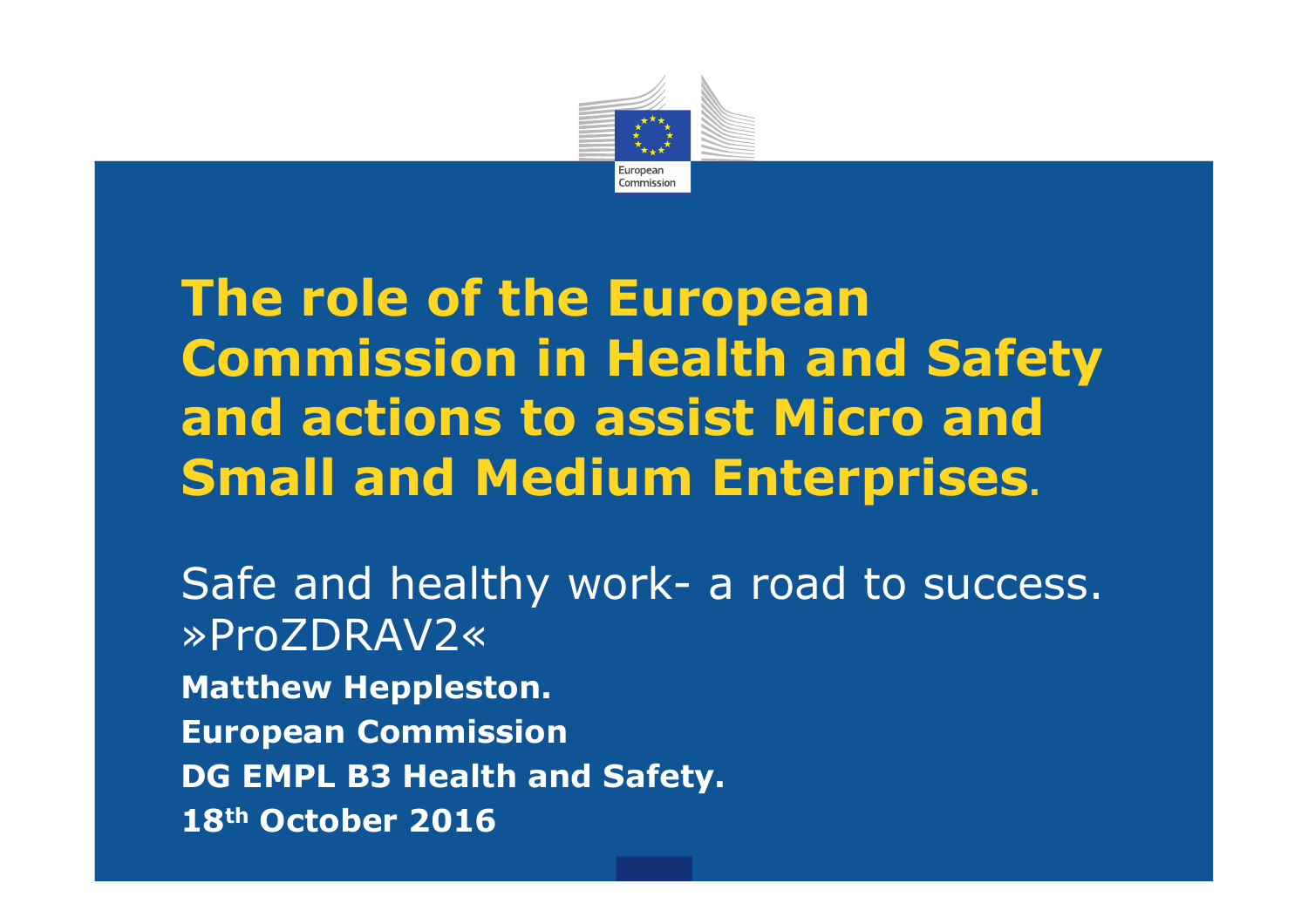

#### Structure of the presentation

 Part 1Policy making and SME's

 Part 2OSH Ex-post evaluation

 Part 3 OSH and SME's (what's in it for me?)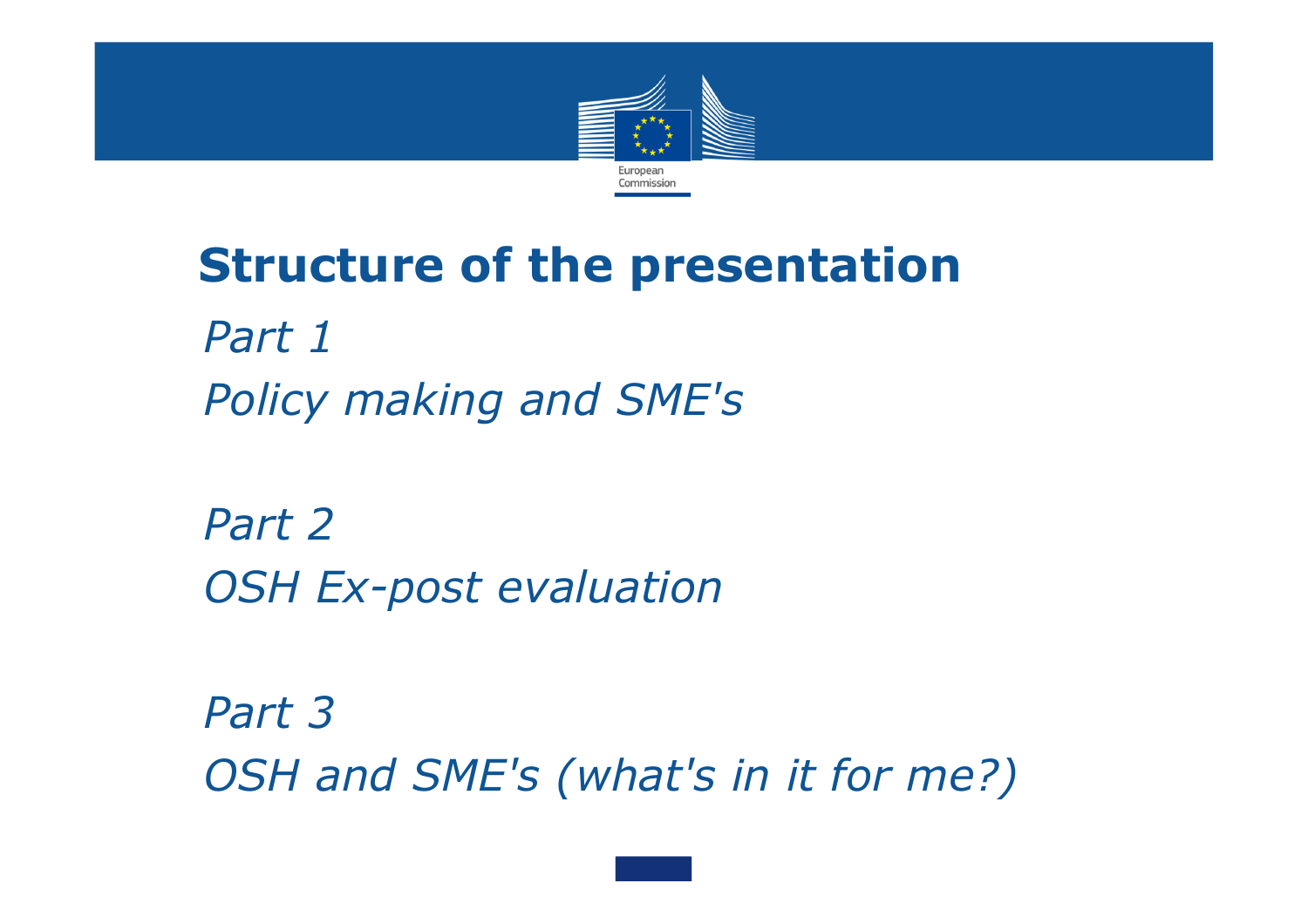

#### Part 1Policy making and SME's

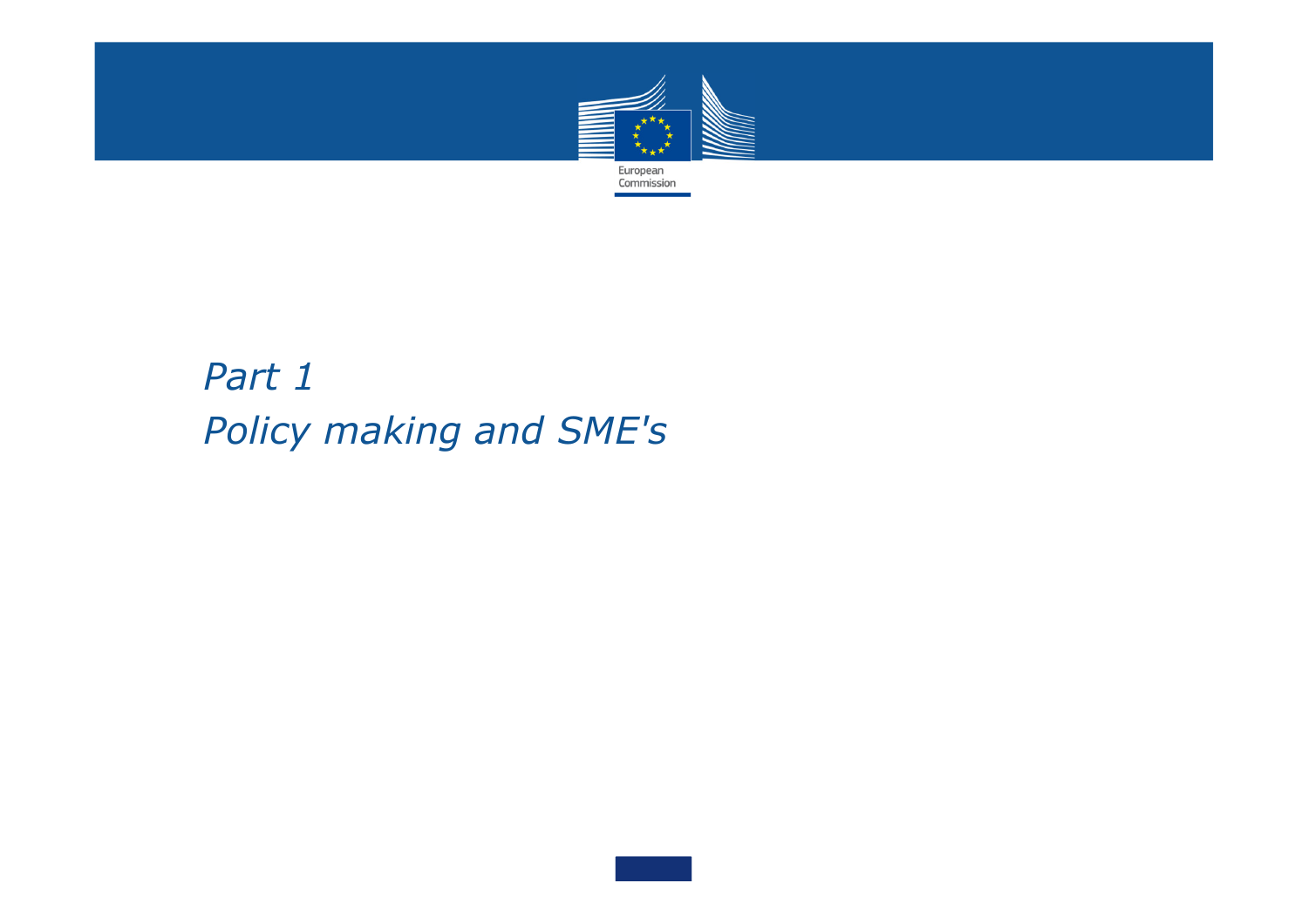

# Opening up policy making

"EU policies should (…) be inclusive, based on full transparency and engagement, listening to the views of those affected by legislation so that it is easy to implement. We should be open to external feedback and external scrutiny to ensure we get it right."

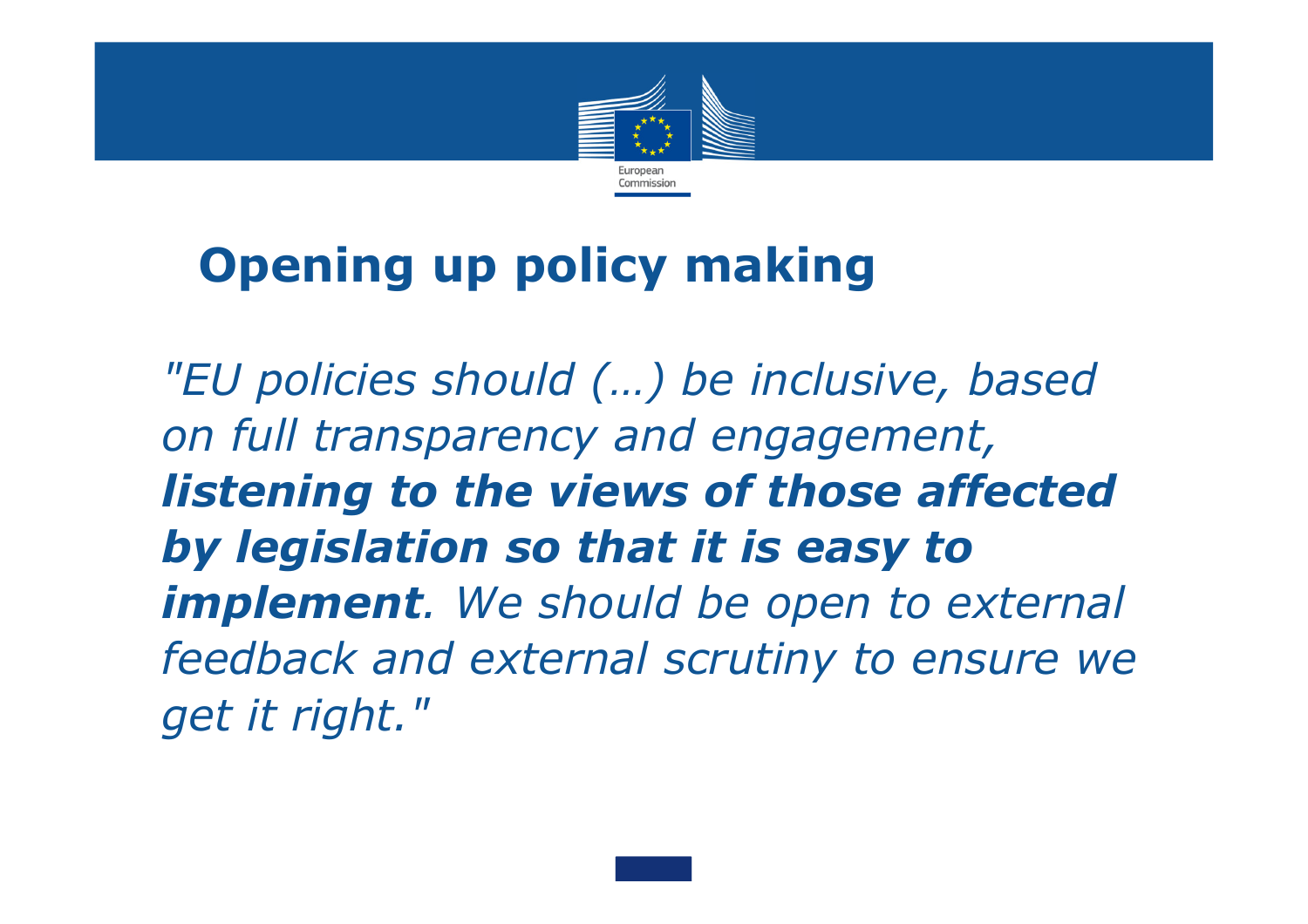

### Better regulation sets out to ensure:

- decision-making is open and transparent citizens and stakeholders can contribute throughout the policy and law-making process
- EU actions are based on evidence and<br>understanding of the impacts understanding of the impacts
- > regulatory burdens on businesses, citizens or public administrations are kept to a minimum

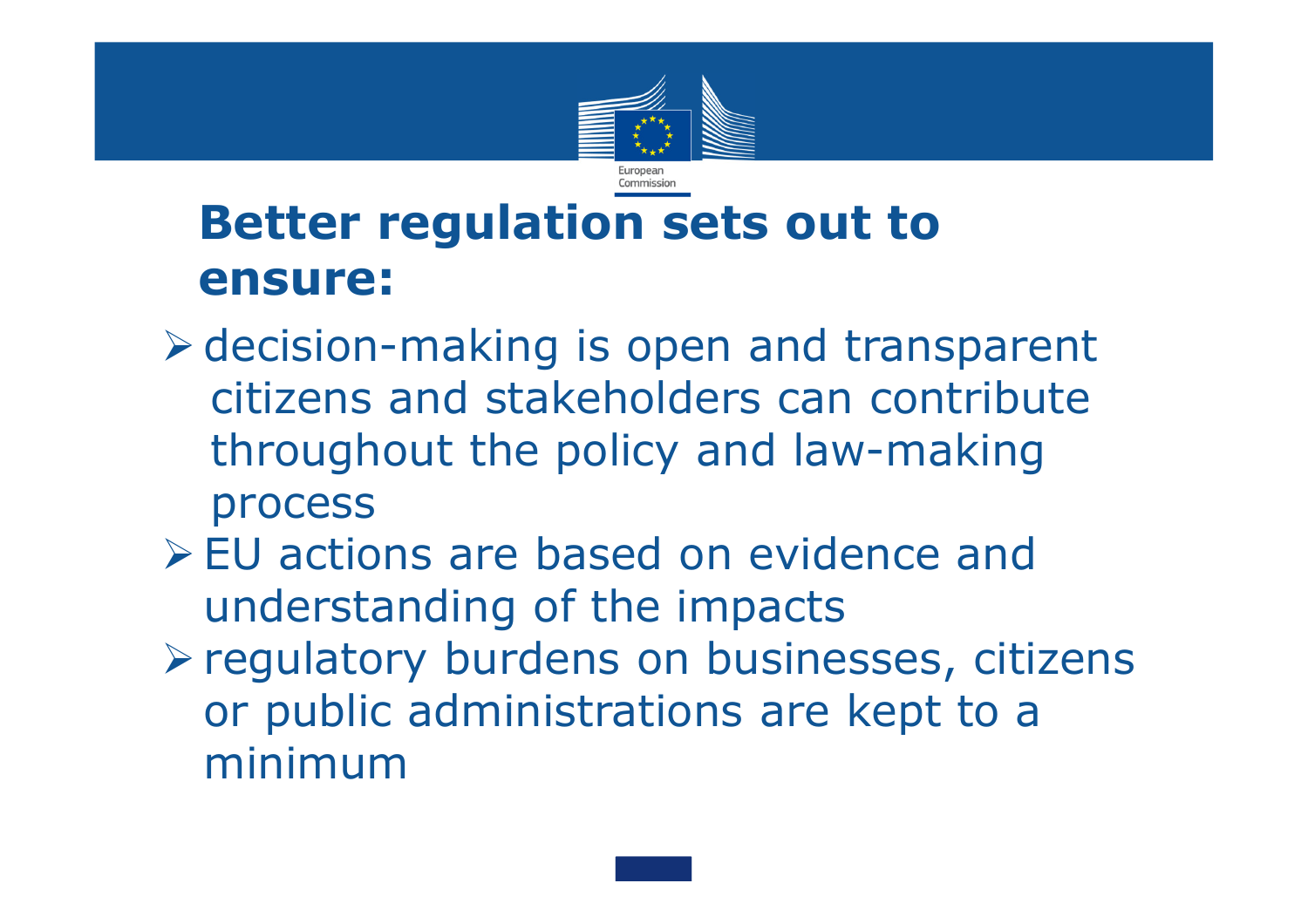

# Strengthening preparation

 The Commission is assessing the expected and actual impact of action at every stage of the decision-making process.

 Extensive planning and analysis is carried out before taking action, for example before proposing a new law, or when evaluating how well laws are performing.

# Improving consultation

The Commission is improving and increasing opportunities to contribute throughout the policy and law-making cycle. Interested citizens and stakeholders can share their views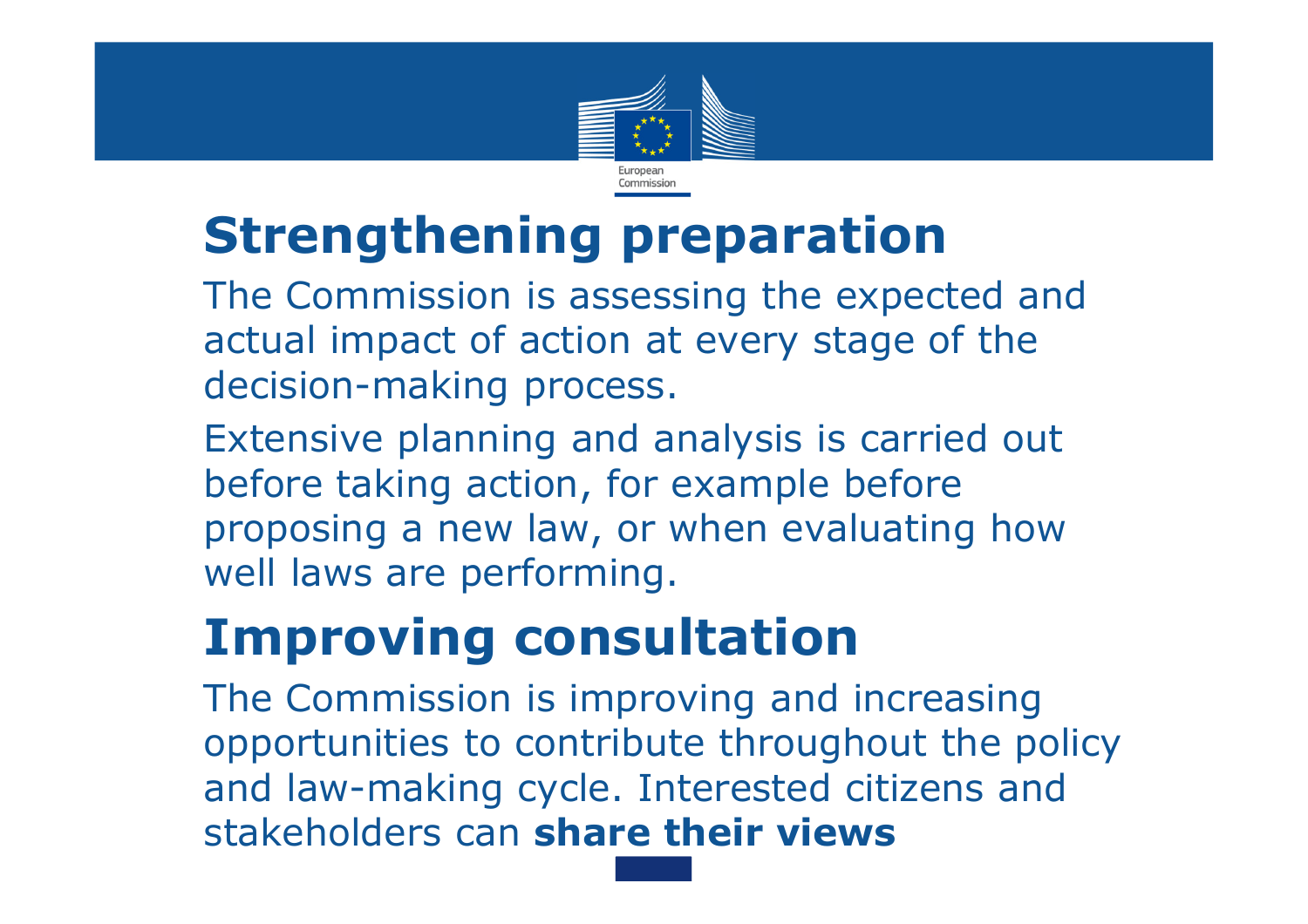

### Integrated Guidance -Better Regulation guideline

- $\mathcal{L}_{\mathcal{A}}$ - **Single guideline** that covers the entire policy cycle and links the phases better together
- $\mathcal{L}_{\mathcal{A}}$ - Web-based "Tool box" with operational guidance for practitioners

http://ec.europa.eu/info/strategy/better-regulation-why-and-

how\_en

Available in all official languages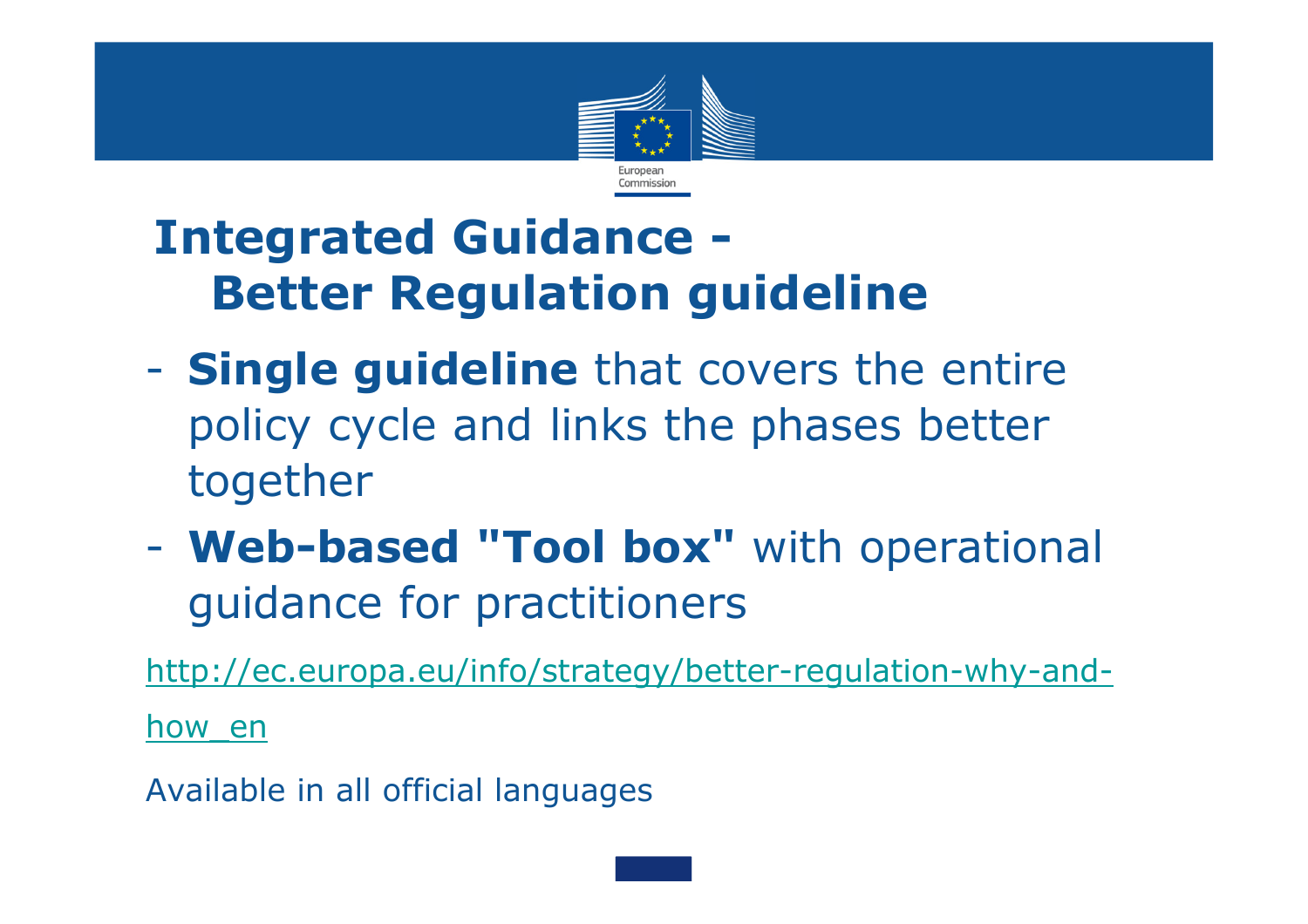

#### TOOL #19: THE "SMETEST" SMEs need to be taken into consideration in each of the analytical steps of better policy making.

- An 'SME test' has been developed and comprises four steps:
- (1) Consultation of SME stakeholders;
- (2) Identification of affected businesses;
- (3) Measurement of the impact on SMEs;
- (4) Assessment of alternative mechanisms and mitigating measures.

http://ec.europa.eu/smart-regulation/guidelines/tool 19 en.htm

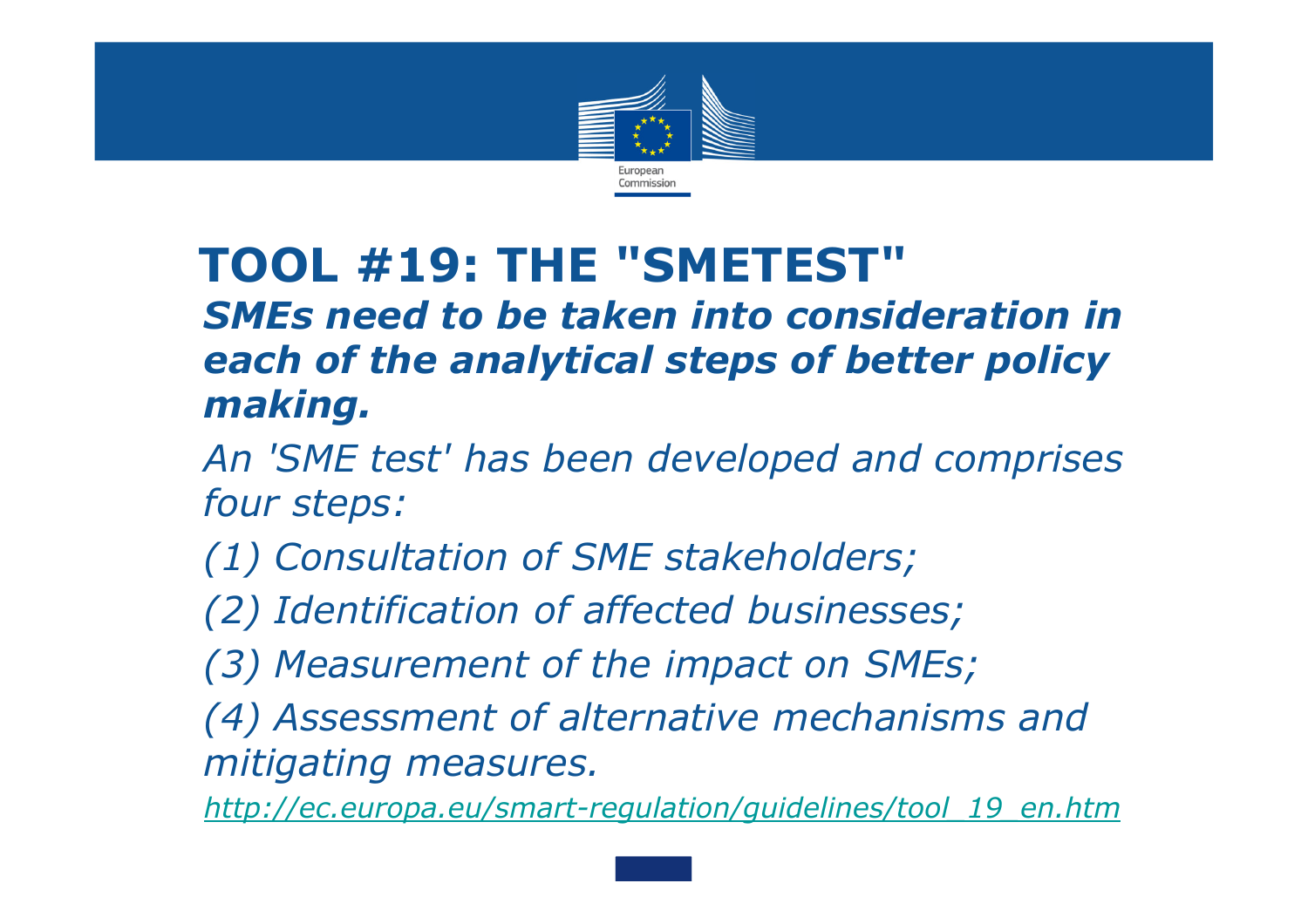

### Listening –more feedback from stakeholders

#### Regulatory Fitness (REFIT) Stakeholder Platform:

- Government experts and stakeholders (business, trade unions, NGOs)
- Prompt and assess REFIT suggestions
- Commission or Member State: act or say why not
- • Chaired by the First Vice-President and Deputy Secretary General

#### "Have your say – lighten the load"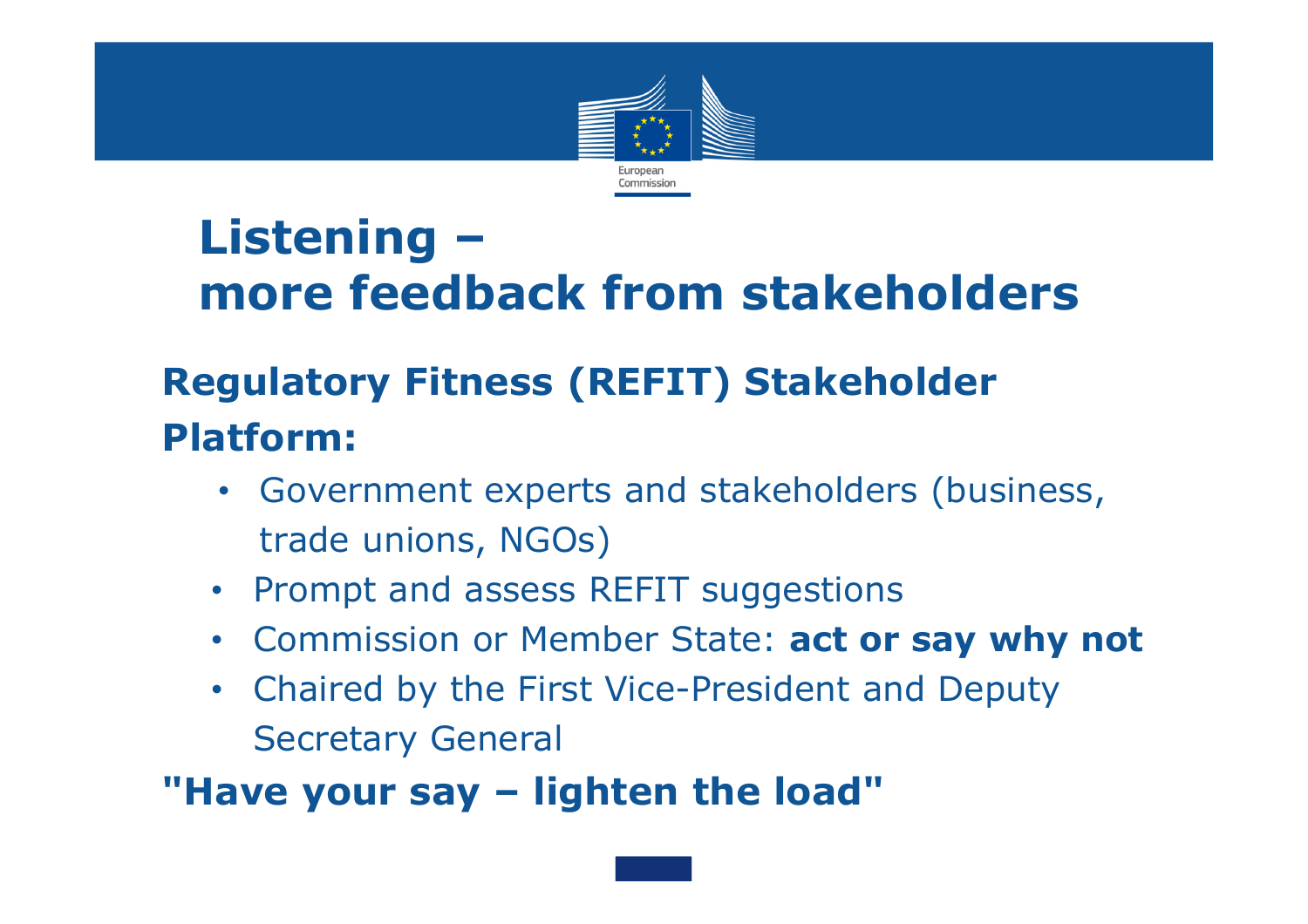

# 'Small Business Act'.

 It aims to improve the overall approach to entrepreneurship, permanently anchor the 'Think Small First' principle in policy making and to promote SMEs' growth by helping them tackle the remaining problems which hamper their development.

 Legislation, administrative rules and procedures should be simple, easy to understand and to apply. SMEs' interests should be taken into account at the very early stages of policy making in order to make legislation more SMEfriendly.

 https://ec.europa.eu/growth/smes/business-friendlyenvironment/small-business-act\_en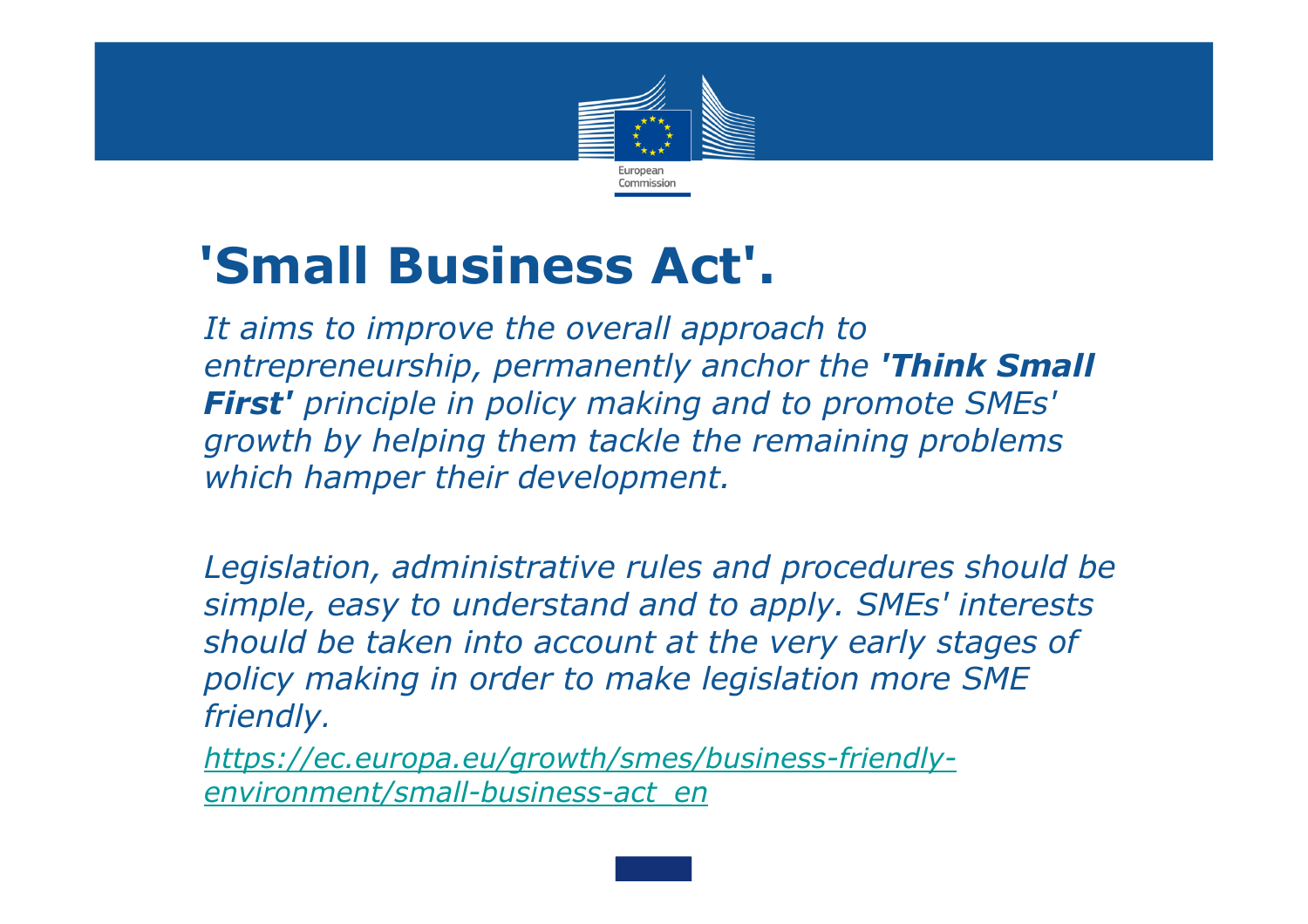

# Part 2OSH Ex-post evaluation

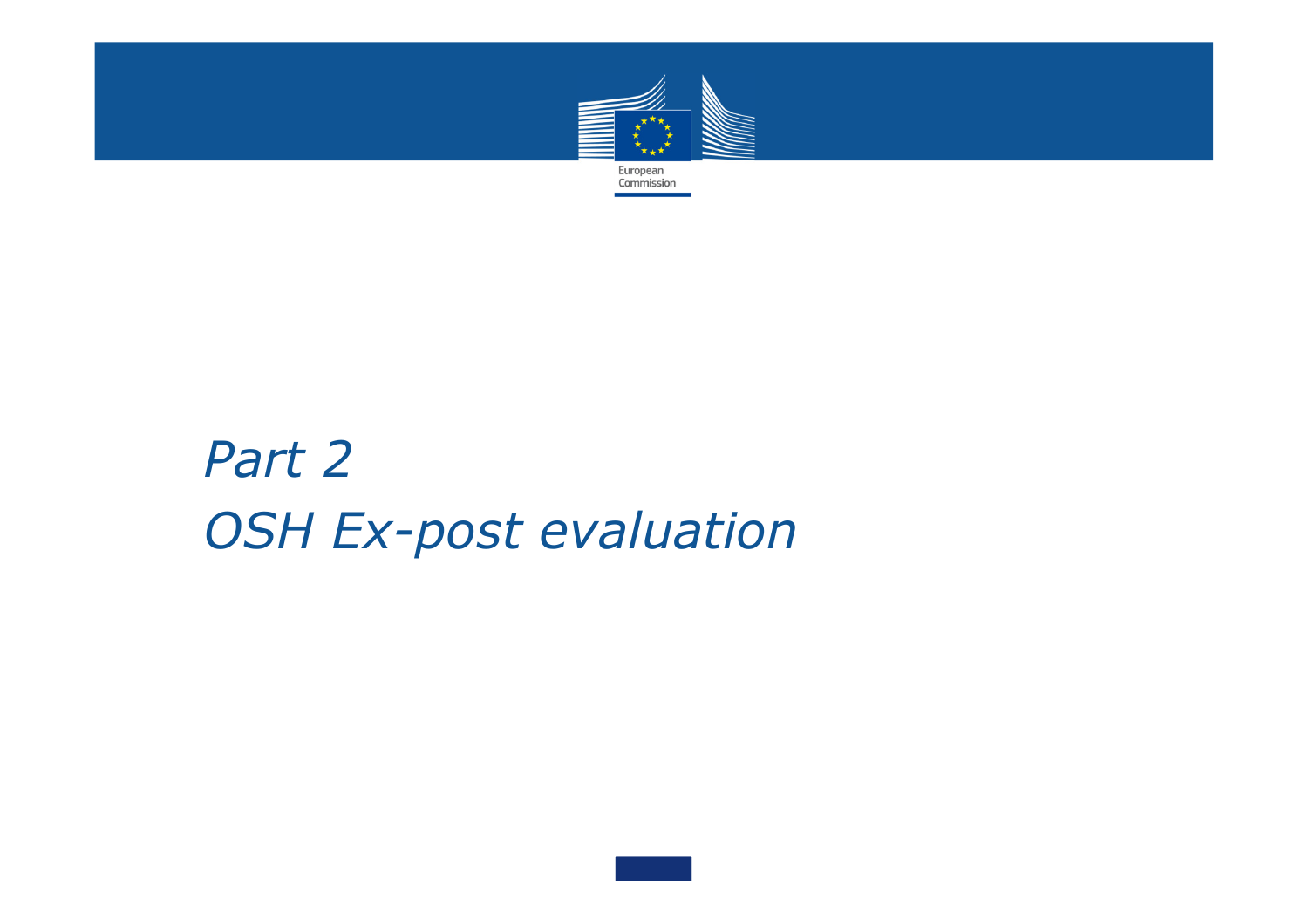

#### Ex-post evaluation OSH - general

- First **Five-yearly** exercise under the OSH<br>Framework Directive 89/391/FFC Framework Directive 89/391/EEC.
	- Covers period <sup>2007</sup> to 2012.
	- Evaluation of <sup>24</sup> EU Directives on health and safety at work according to relevance<br>effectiveness\_coherence ,effectiveness, coherence.

Commission report by the end of <sup>2015</sup>

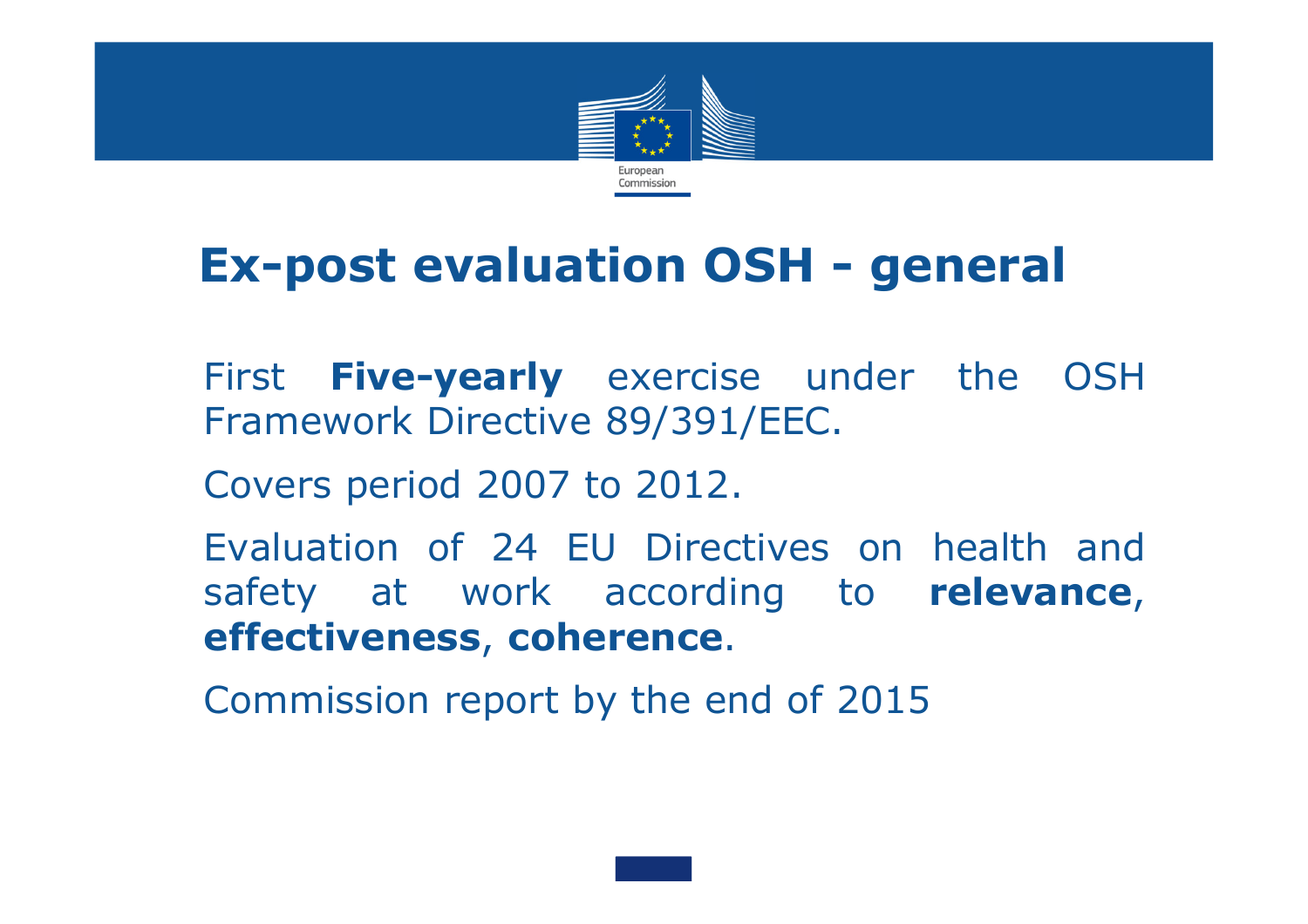

### Ex-post evaluation – main elements for final Commission report

- National implementation reports
- Independent study by an external consortium –delivered June 3rd 2015
- Feedback from other actors
- Commission's own experience with Directives

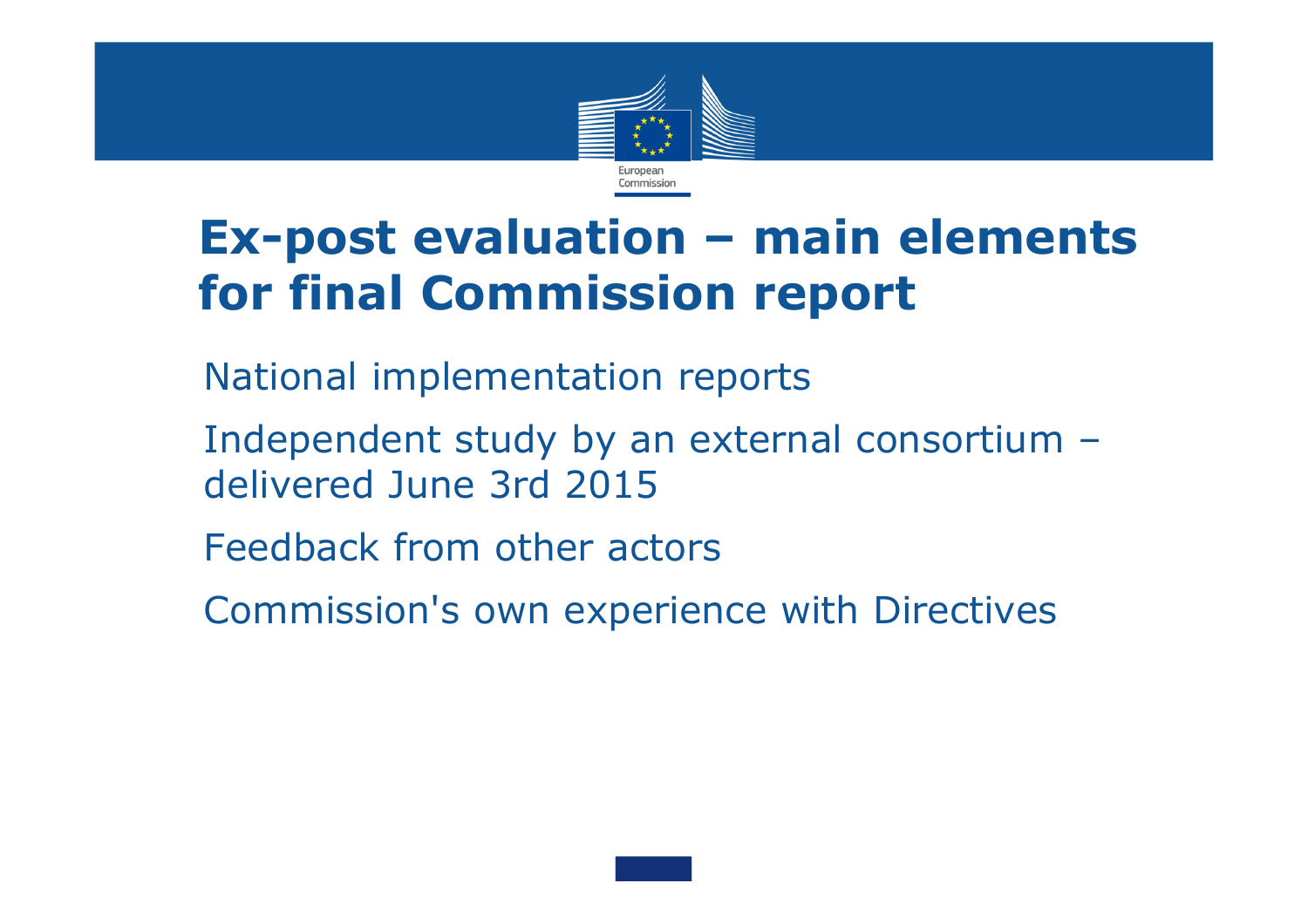

#### Ex-post evaluation –external contractors main tasks

Task <sup>1</sup> : Mapping of the practical implementation.

 Task 2: Evaluation according to the criteria of relevance, effectiveness and coherence.

Task 3 : Recommendations.

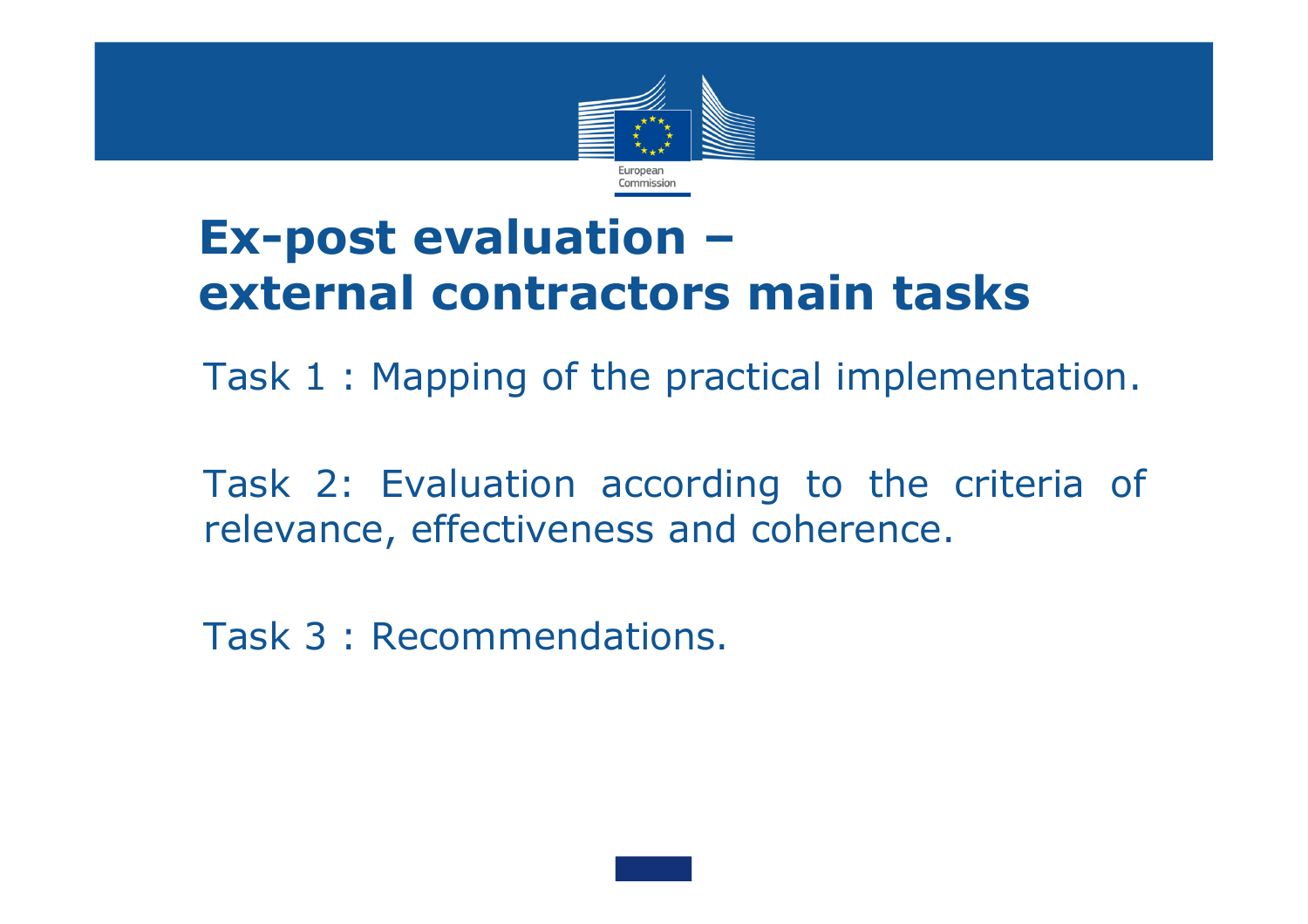

#### Ex-post evaluation – actors involved

 Advisory Committee for Safety and Health at Work (ACSH) Working Party on Evaluation of OSH Directives.

 Inter-Service Steering Group (ISSG) with representatives from Commission DGs, the European Agency for Safety and Health at Work (EU-OSHA) and the European Agency for Improvement of Living and (Eurofound).

 All deliverables of the study are discussed in detail within ACSH and ISSG.

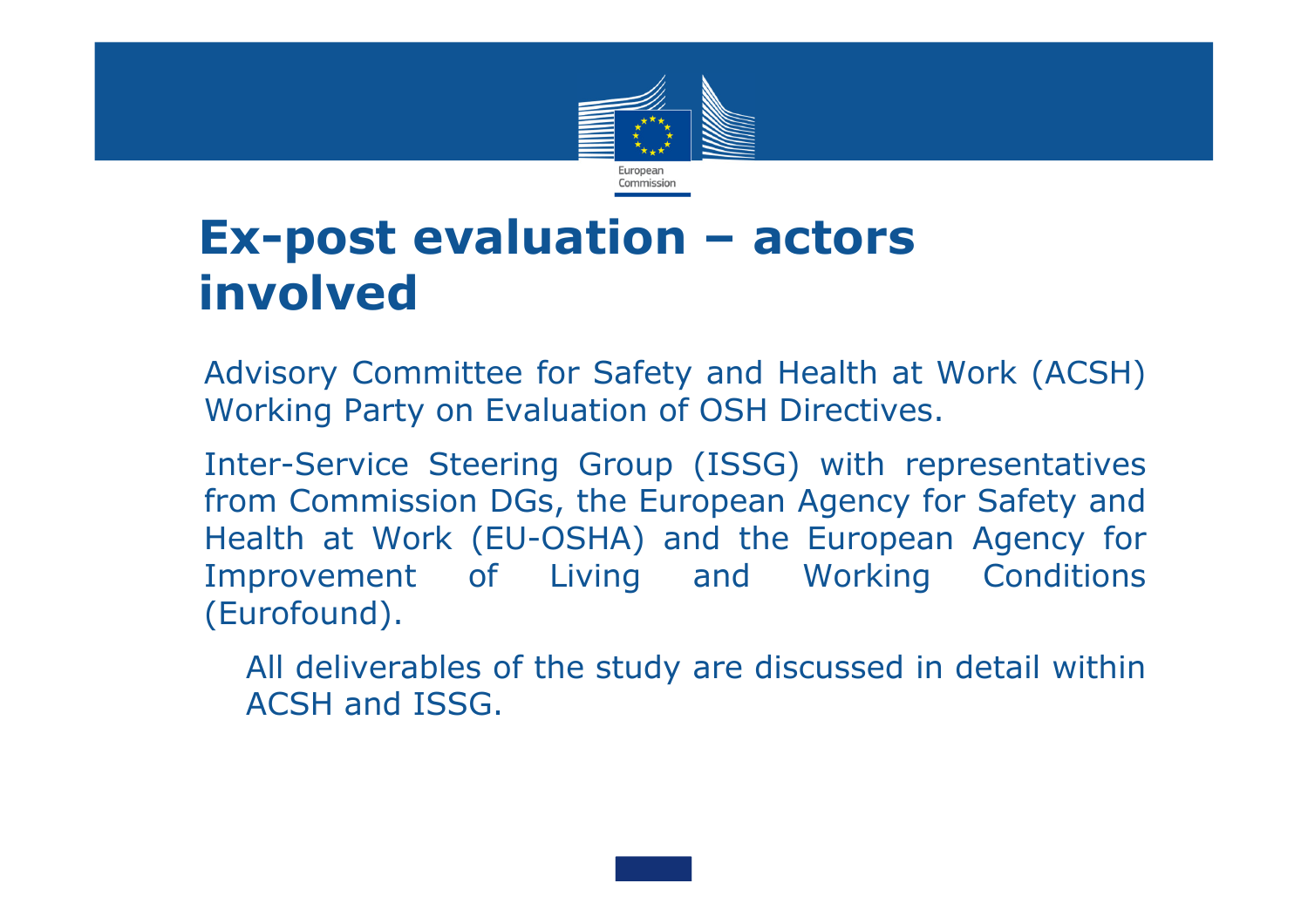

#### Conclusions of ex-post evaluation

 EU Framework directive (89/391/EEC) is well balanced and fit for purpose. It covers all risks, workplaces and workers (except domestic servants) and remains largely relevant. Individual directives specify in more details how to deal with certain hazards, or work areas. They

play an important role in guiding employers and inspectorates in their enforcing and advisory

roles.

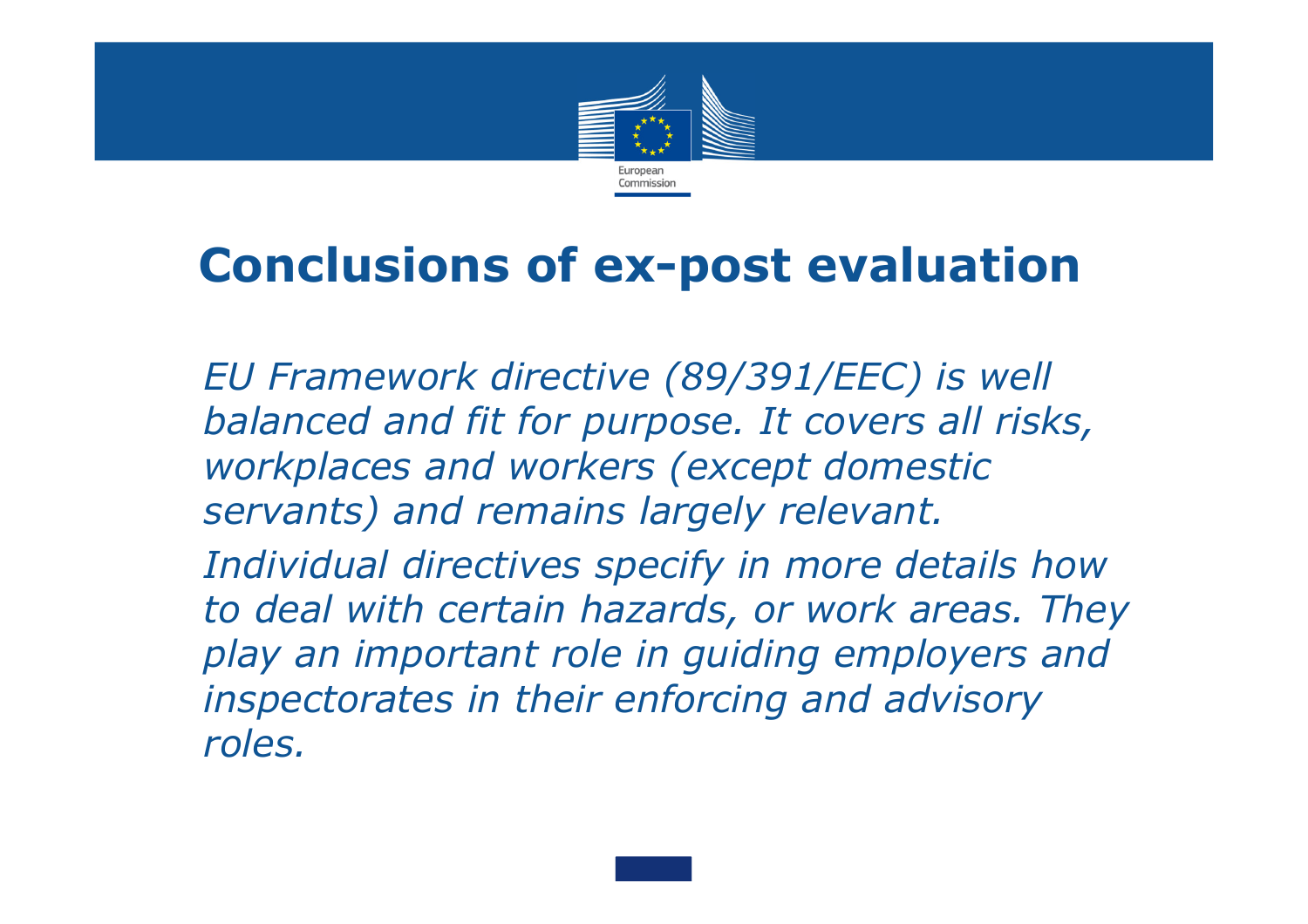

#### Some issues:

**Relevance:** some outdated provisions have been identified and general question on how to make legislation adaptable to new scientific developments.

**Personal scope:** how to better cover vulnerable workers, self-employed and domestic servants.

Material scope: challenge of certain risks, psychosocial risks and musculoskeletal; complex nature makes a legislative response difficult.

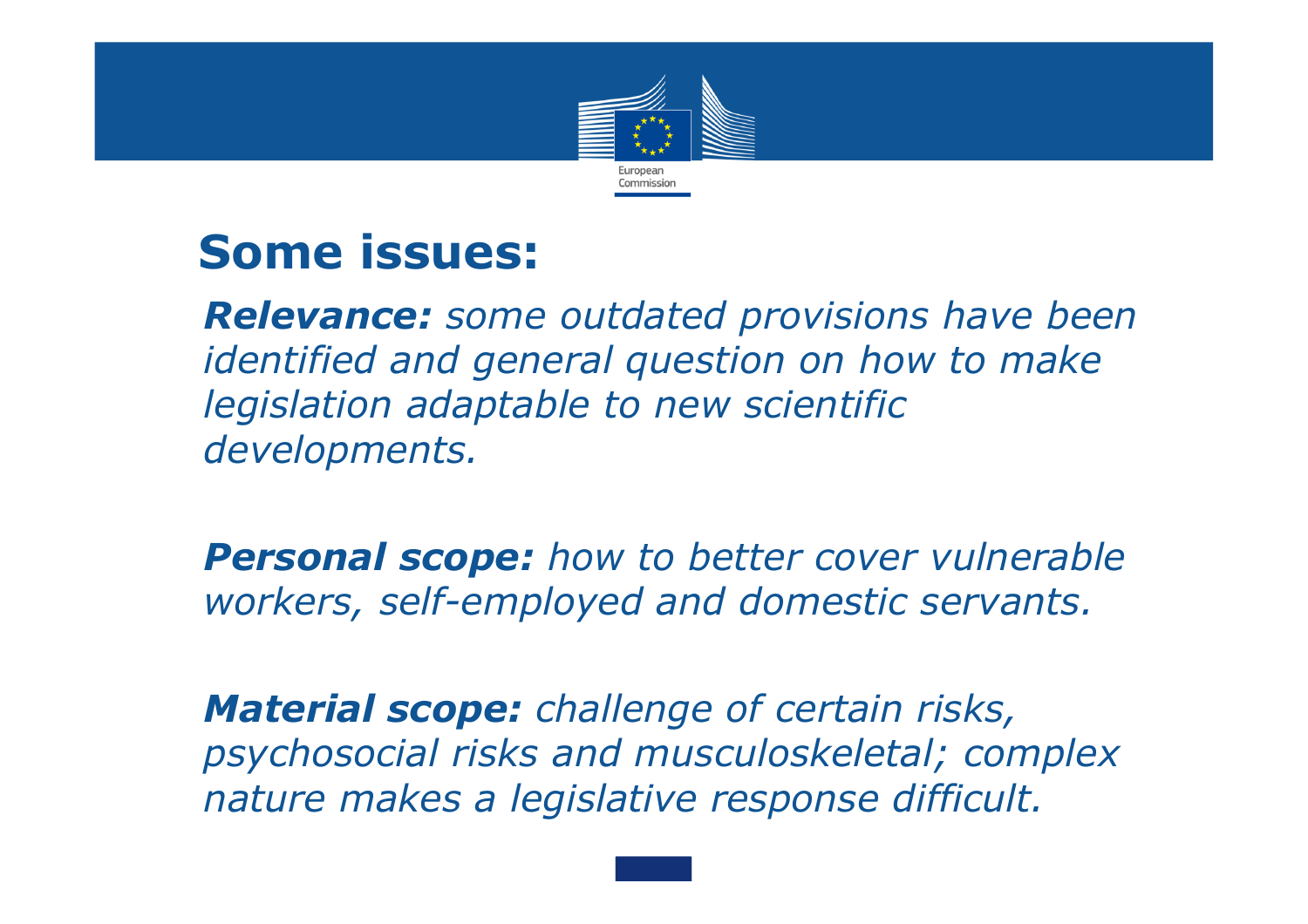

### What is the main challenge?

 All parties identified compliance by small and micro enterprises.

- **Some evidence burdens derive from national implementation and enforcement.**
- **Stakeholders not in favour of overhaul as this would result in business uncertainty and more complex transposition and implementation measures instead of addressing the real challenge.**

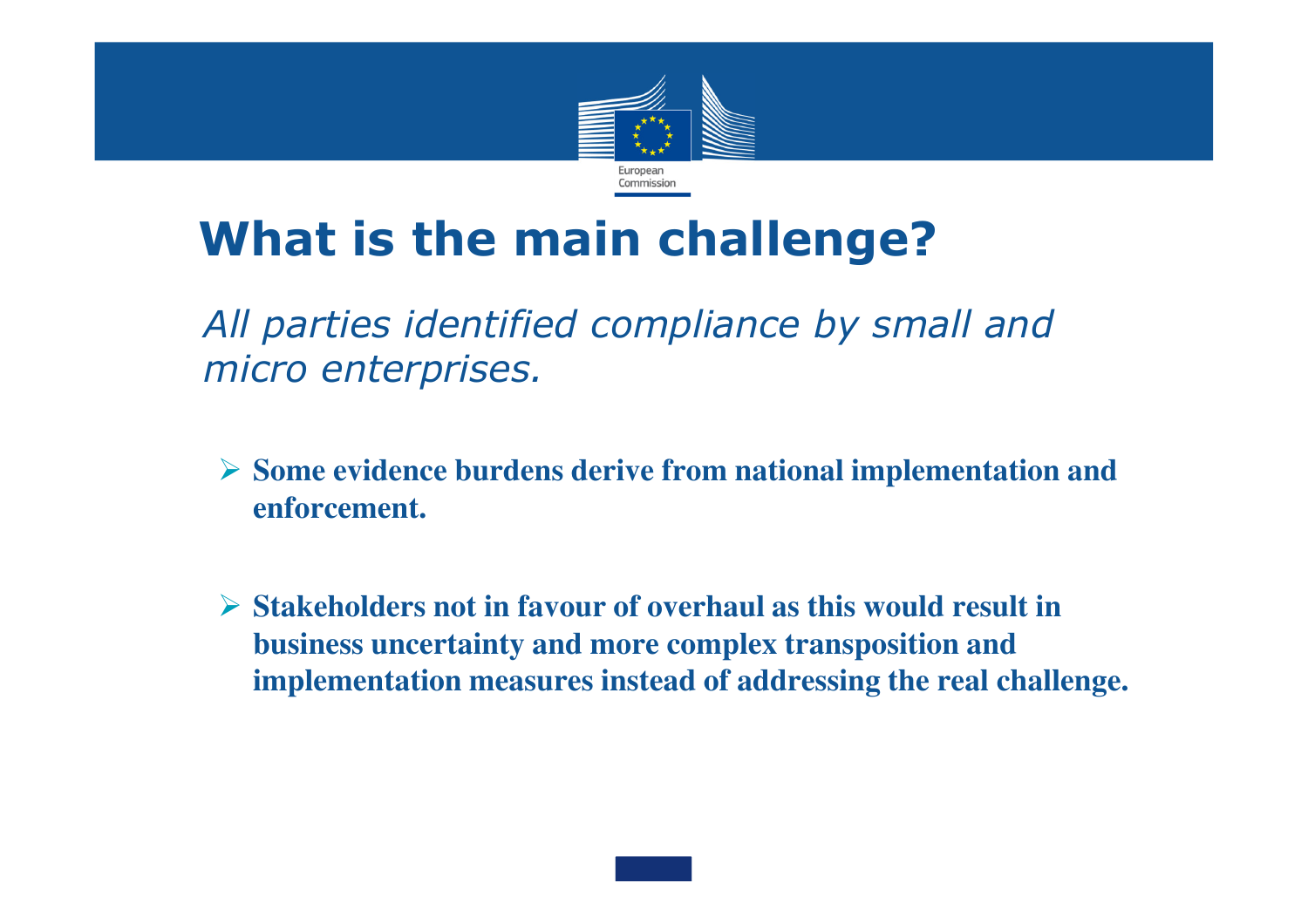

### Commission approach will be defined…..

 In a policy communication by the end of 2016 to set out the main principles of a modern EU OSH policy and legislation.

 In a comprehensive Staff Working Document summarising the ex-post evaluation.

 In a proposal for a second batch of limit values for exposure to carcinogens

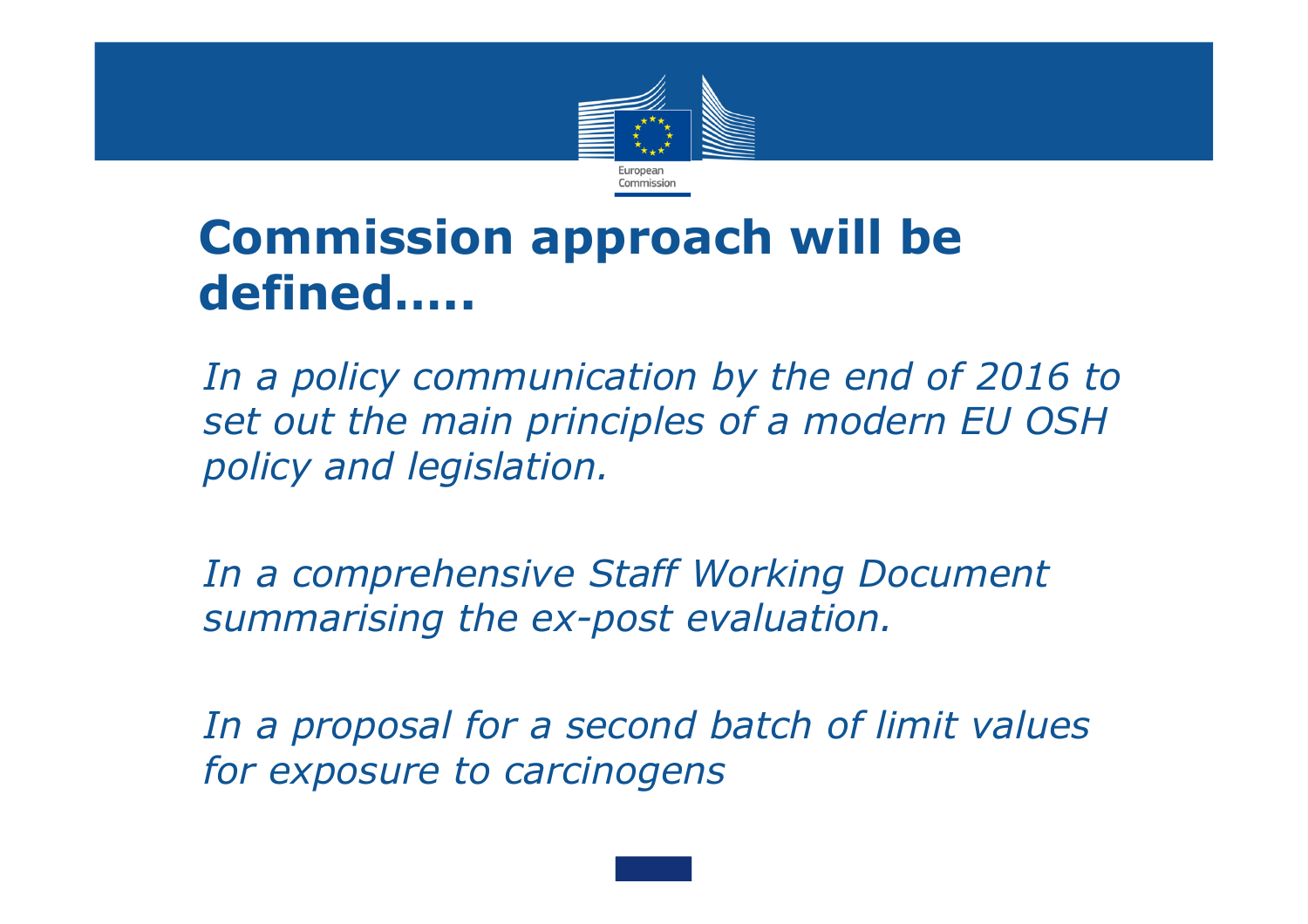

#### Part 3 OSH and SME's (what's in it for me?)

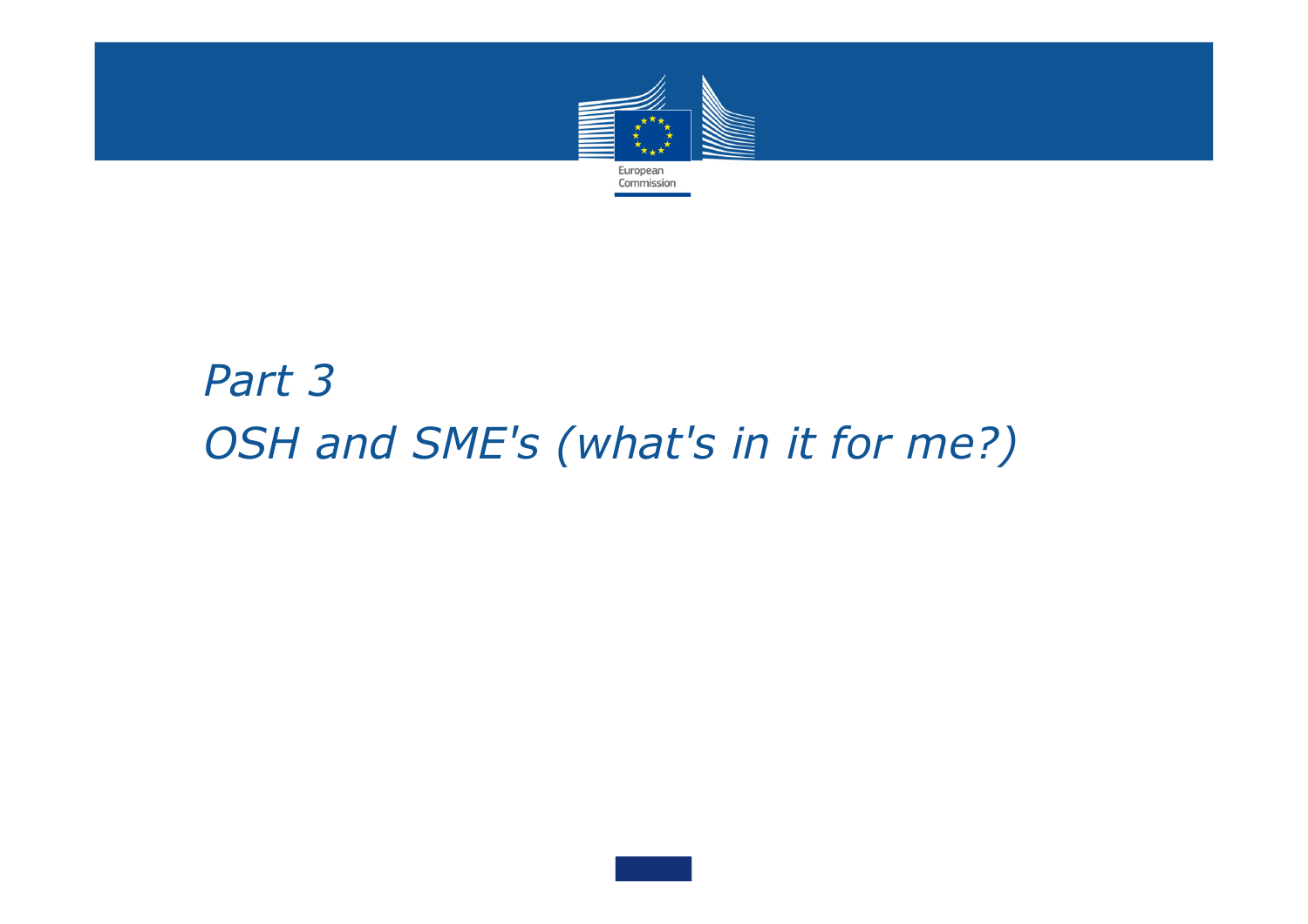

#### Accidents and ill-health hinder economic growth.

28% of workers think their jobs is a threat to their health and safety  $(EWCS)$ 

73% of accidents led to at least 1 day absence

22% led to a 1 month absence

100 000 accidents led to permanent incapacity

495 million lost working days due to accidents and work- related health problems

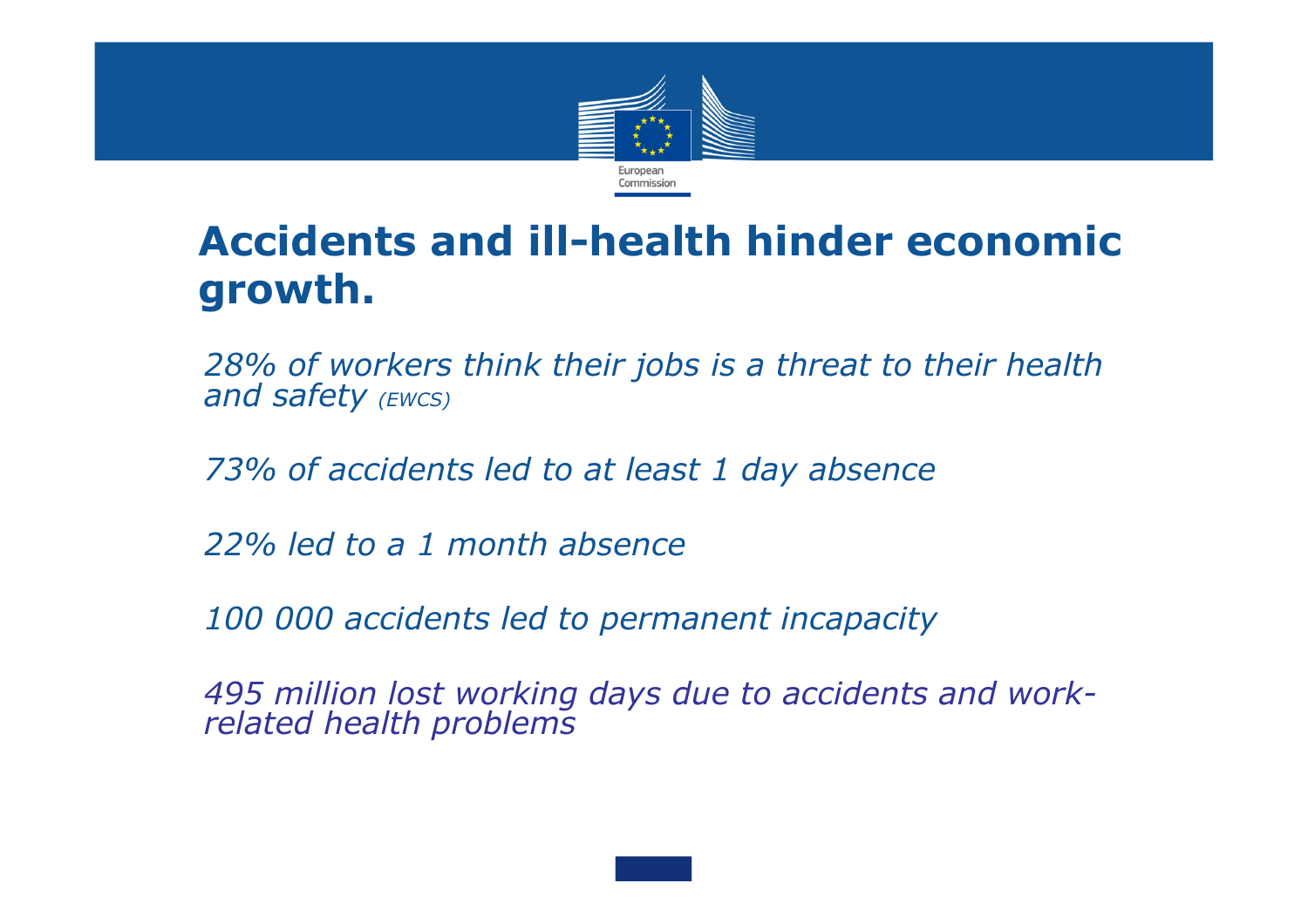

#### Beyond the workplace…..

Other groups are affected either directly or indirectly:

 Society: public or collective funds (sickness benefits or pensions), healthcare systems, insurance companies

 Company: OSH services, management, shareholders, customers, other companies

Individuals: workers family, friends

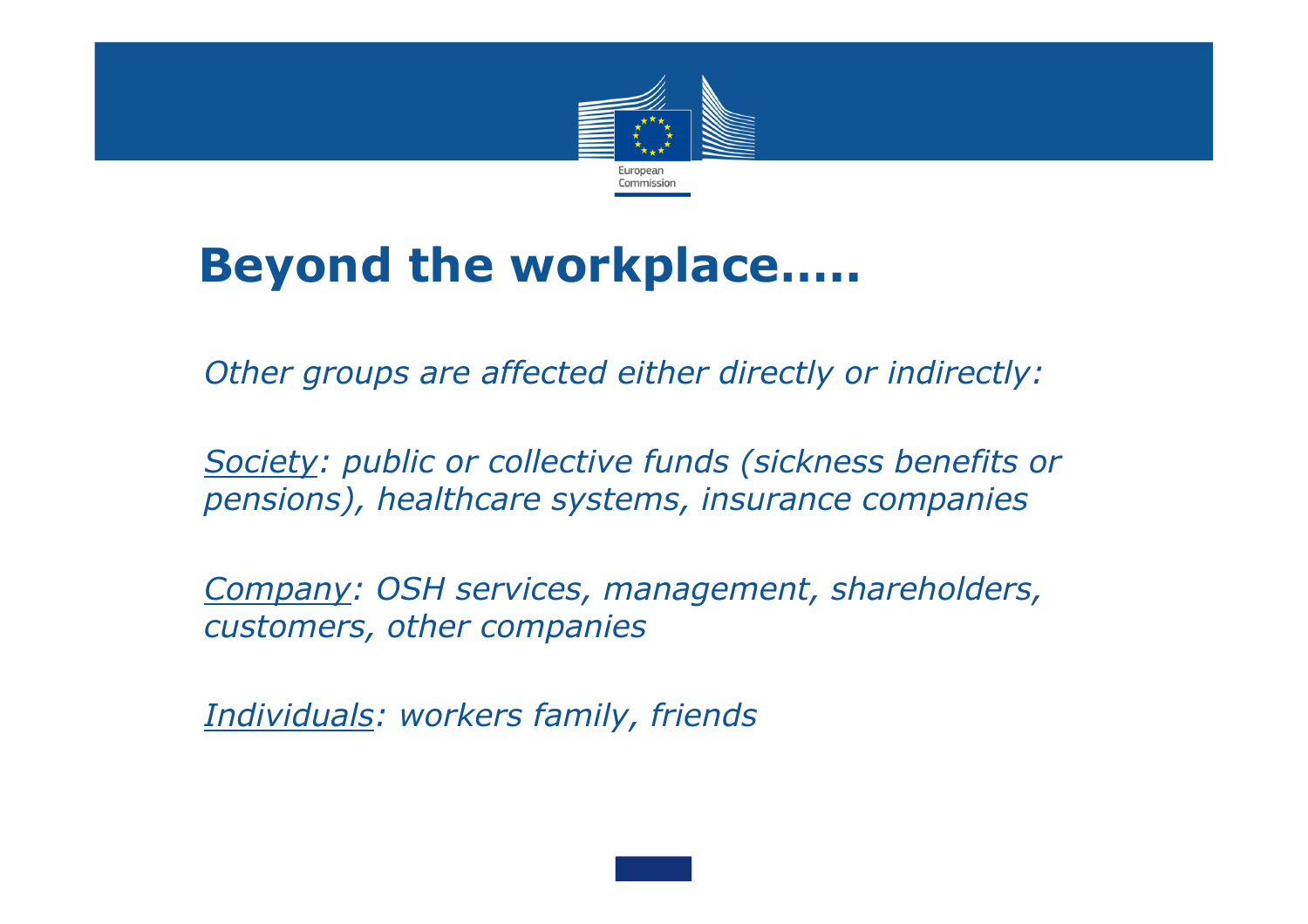

### Who pays for the accident?

Uneven distribution between groups:

 Society bears the largest part, followed by individuals.

Employers bear smallest part.

 Employers therefore have weaker incentives to reduce OSH risks.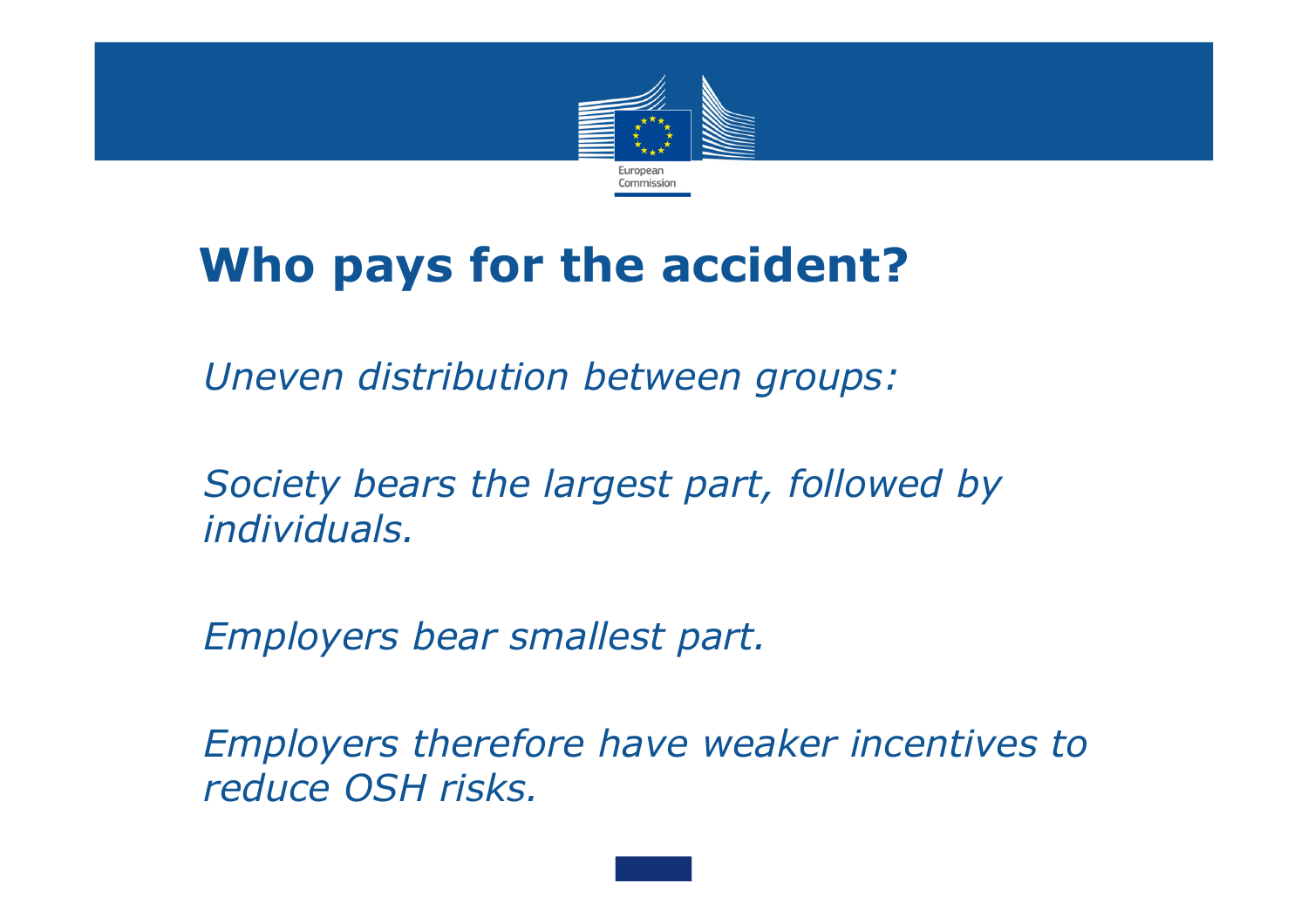

#### Relative costs to different groups

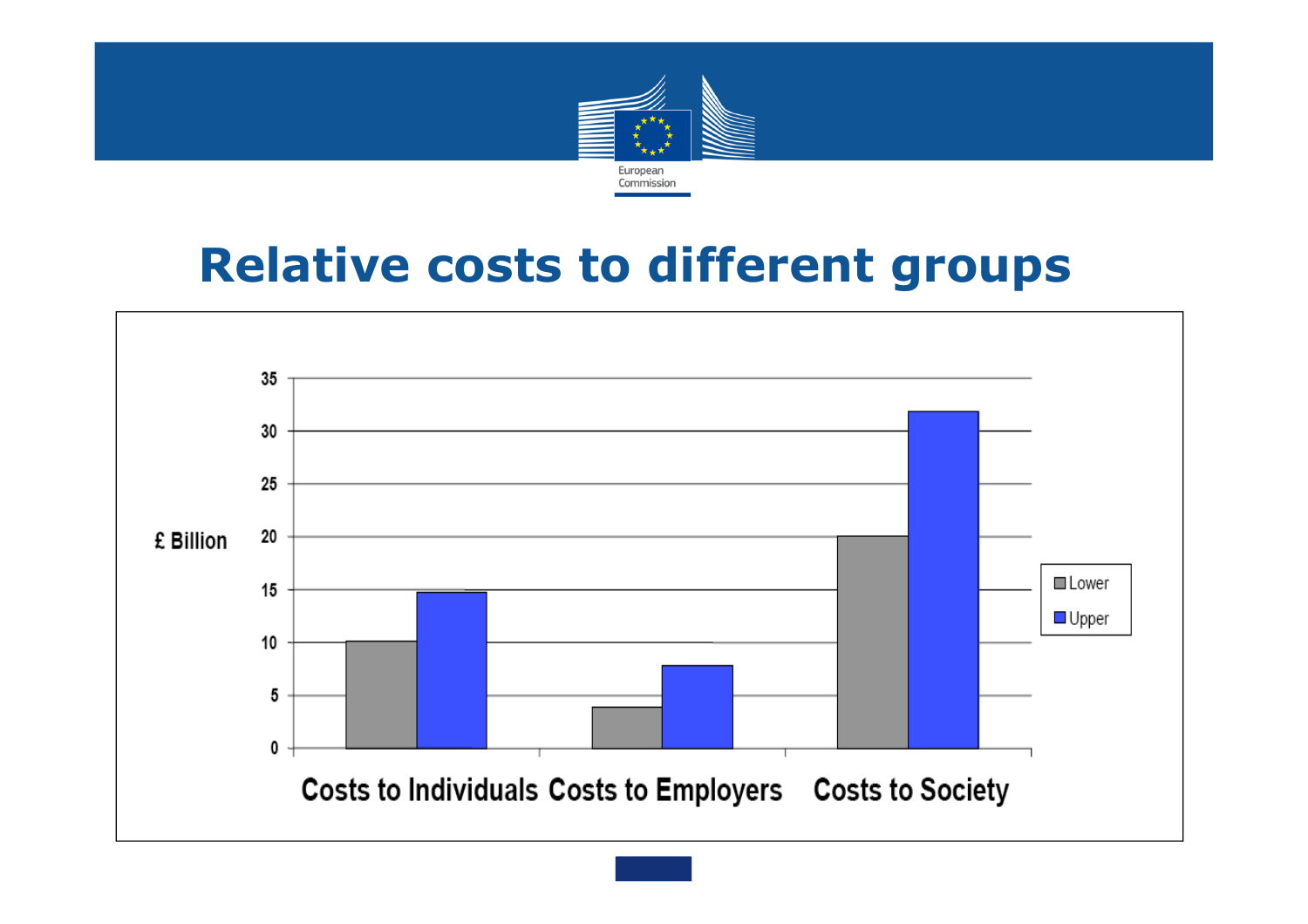

### Examples of shifted costs

 Victim's lost wages (current and future), medical expenses

 Victim's household in nursing and recuperationLost household production of victim

Productivity, exit from labour market

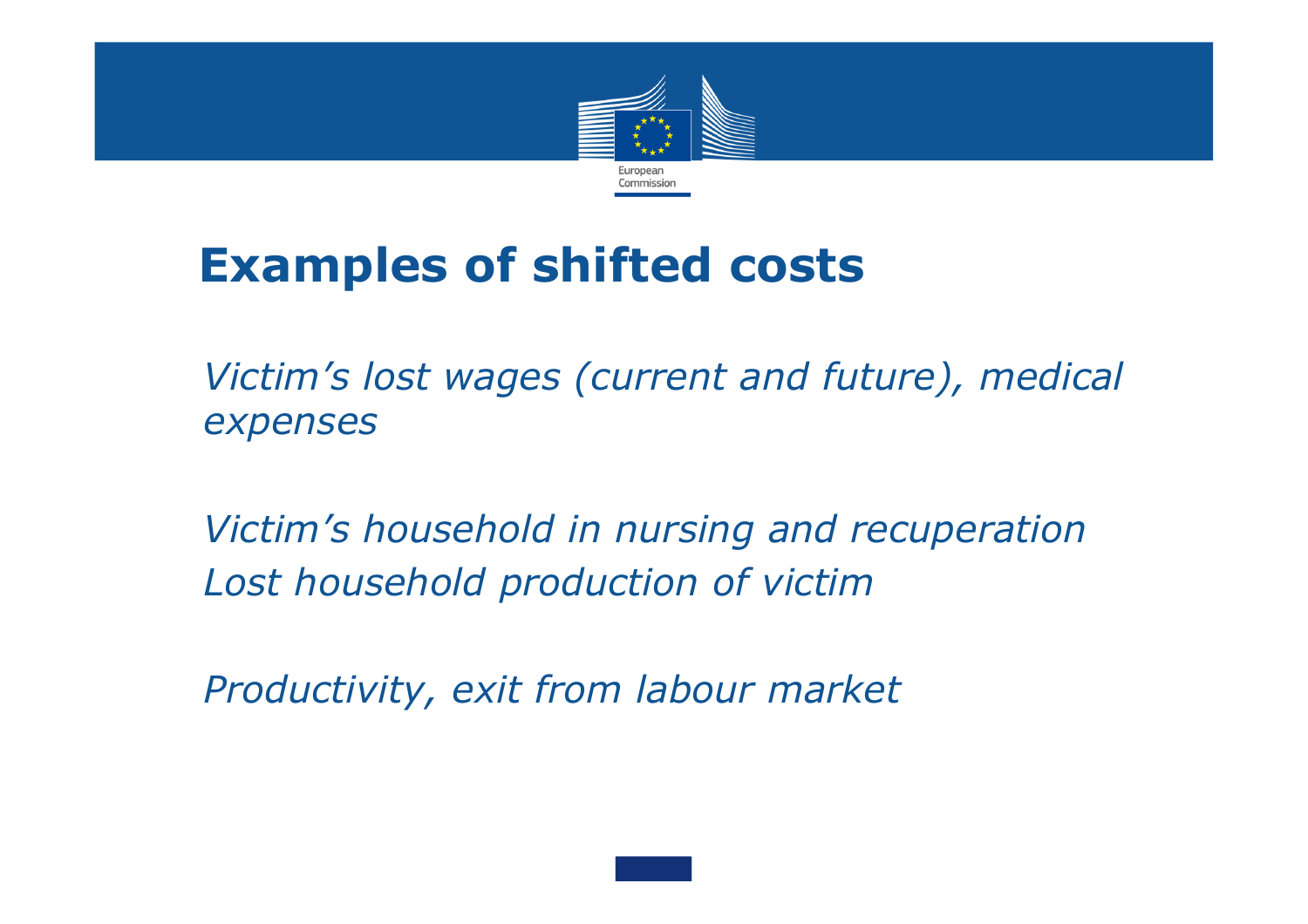

#### OSH pays, but for who?

 Preventing occupational accidents should make good economic sense for society as well as being good business practice for companies

 Stakeholders do not automatically invest because each considers private costs and benefits rather than societal costs and benefits.

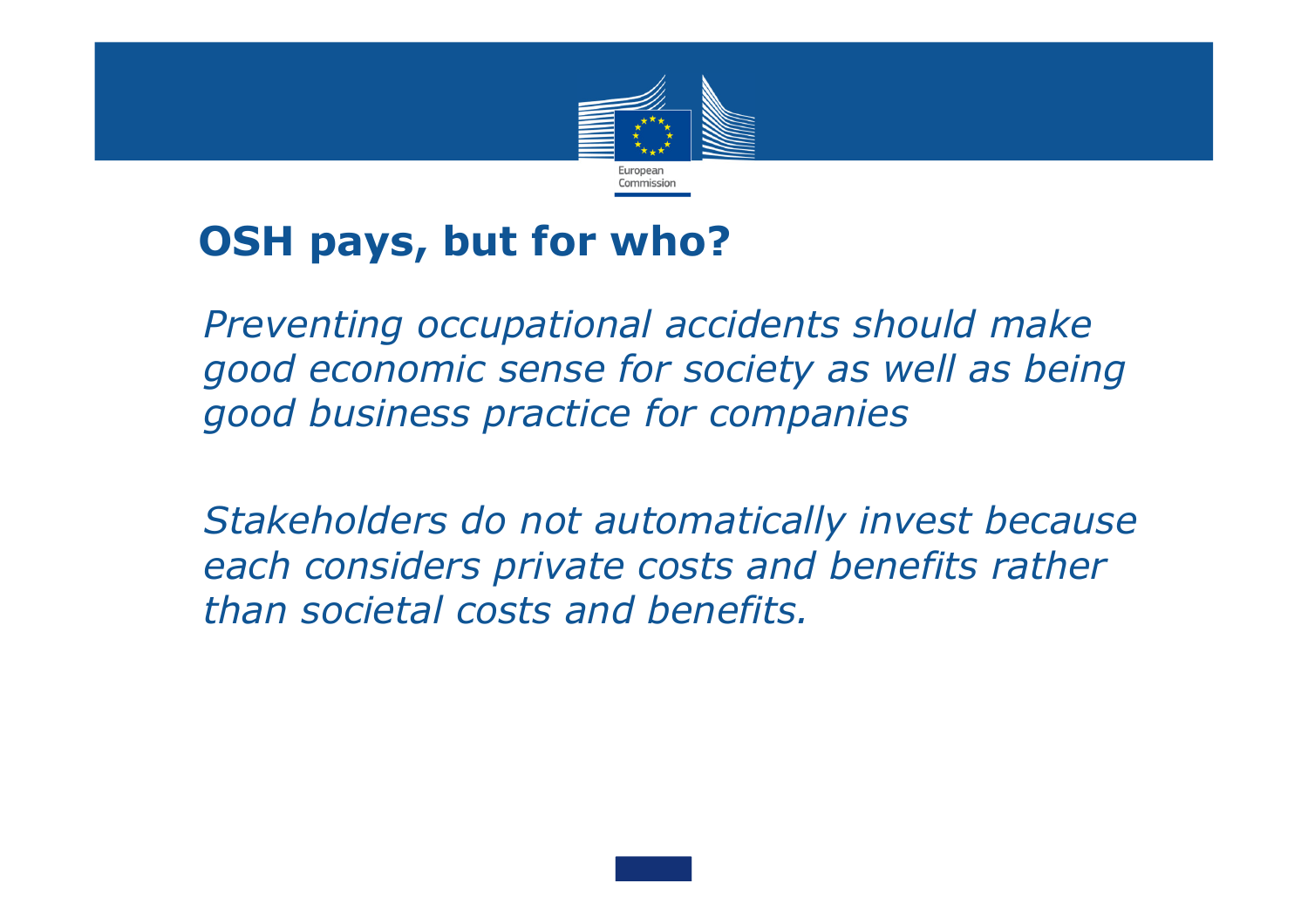

## Why should you invest in OSH?Increasing quality of work leads to:

 Reduction in sickness and absenteeism, Reduction in staff turnover, Increased motivation, Increase in productivity and quality, Improved company image, Keeping qualified personnel in the long term, Greater customer satisfaction.

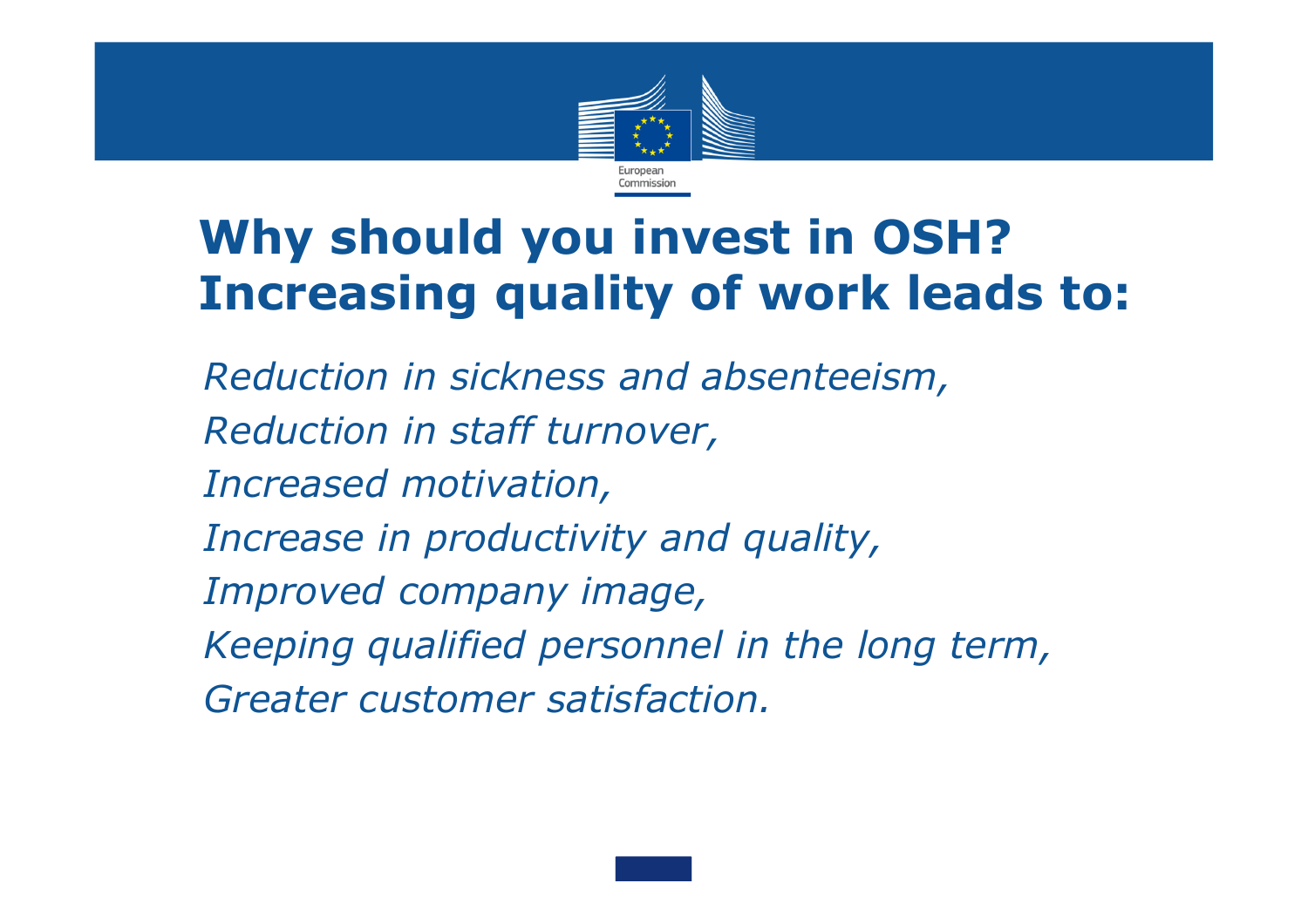

#### Is OSH an administrative burden or golden opportunity?

 Compliance costs are fixed. (Must be done) Risk assessment is key to understanding issues at your workplace

Mitigating against risks is an investment in the future profitability of your company

 Unseen benefits: management understands what is been done and by whom. This may not be what they expect!

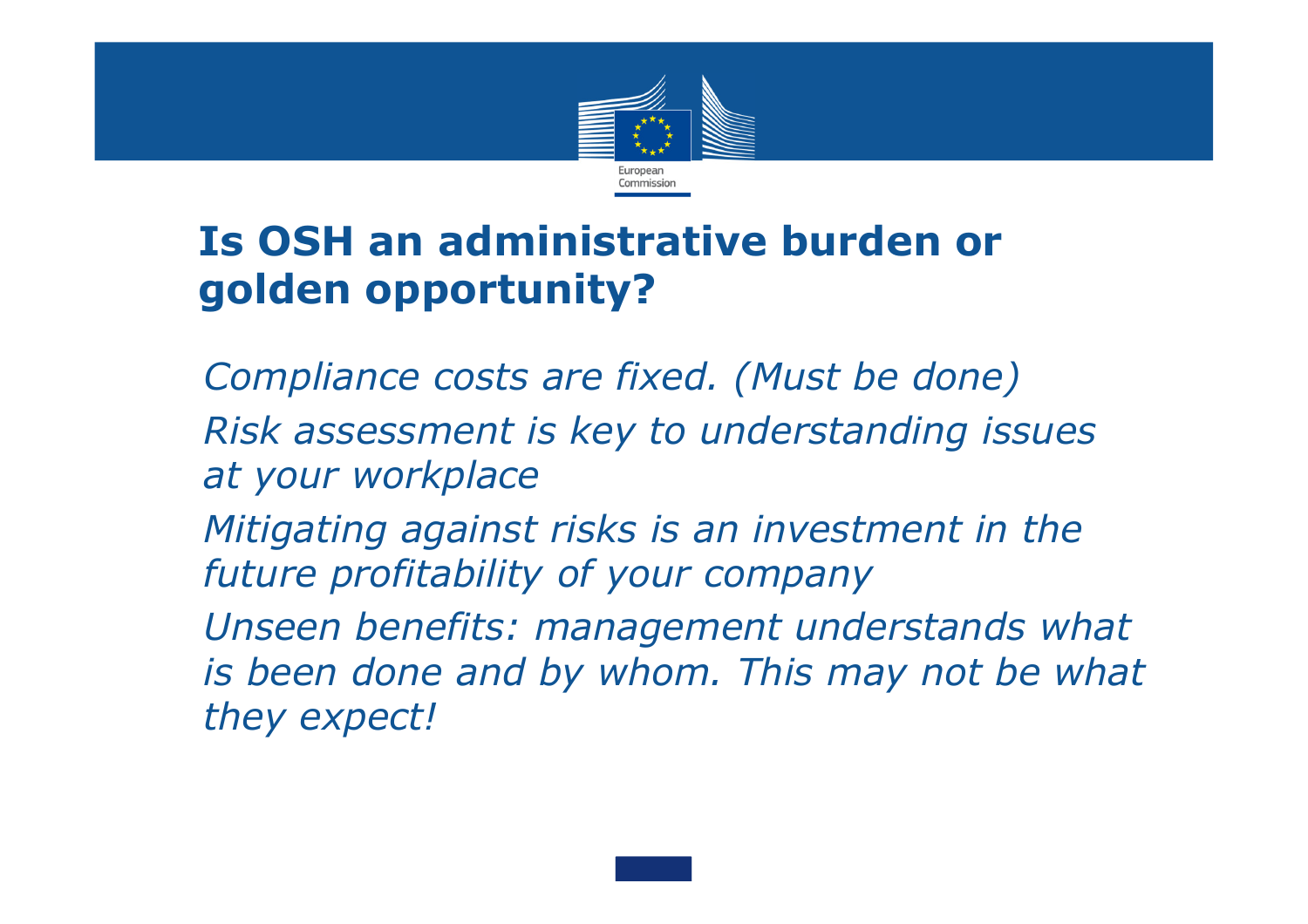

### Why it pays to prevent

#### Key messages:

 Investing in OSH contributes to company performance with tangible results

 Cost-benefit analysis shows investing in OSH yields positive results

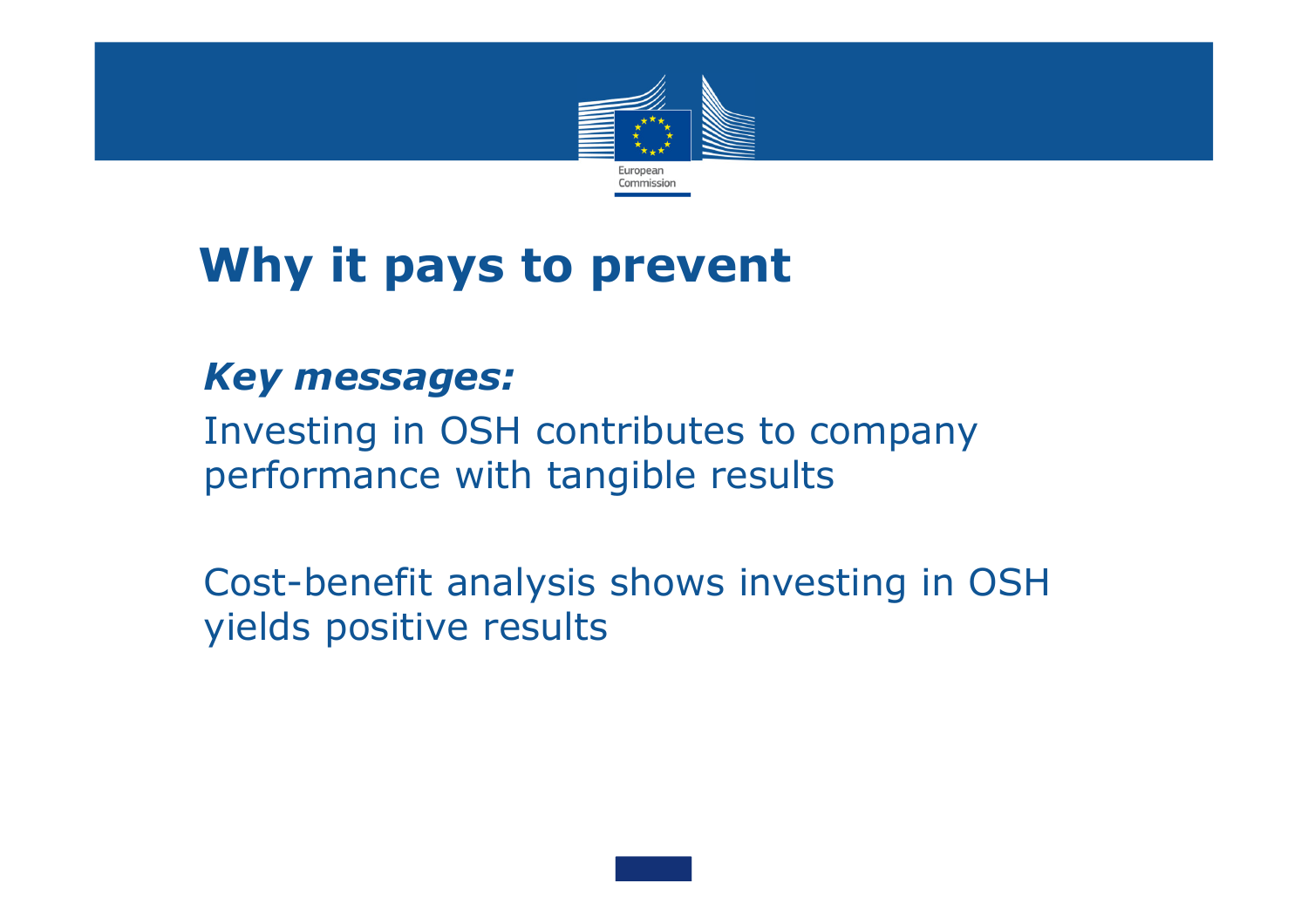

### How can the EU help SME's?Sources of information: EU OSHA

EU-OSHA is the European Union information agency for occupational safety and health.

Their work contributes to the European Commission's Strategic Framework for Safety and Health at work 2014-2020 and other EU strategies and programmes, such as Europe 2020.

https://osha.europa.eu/enAvailable in all official languages

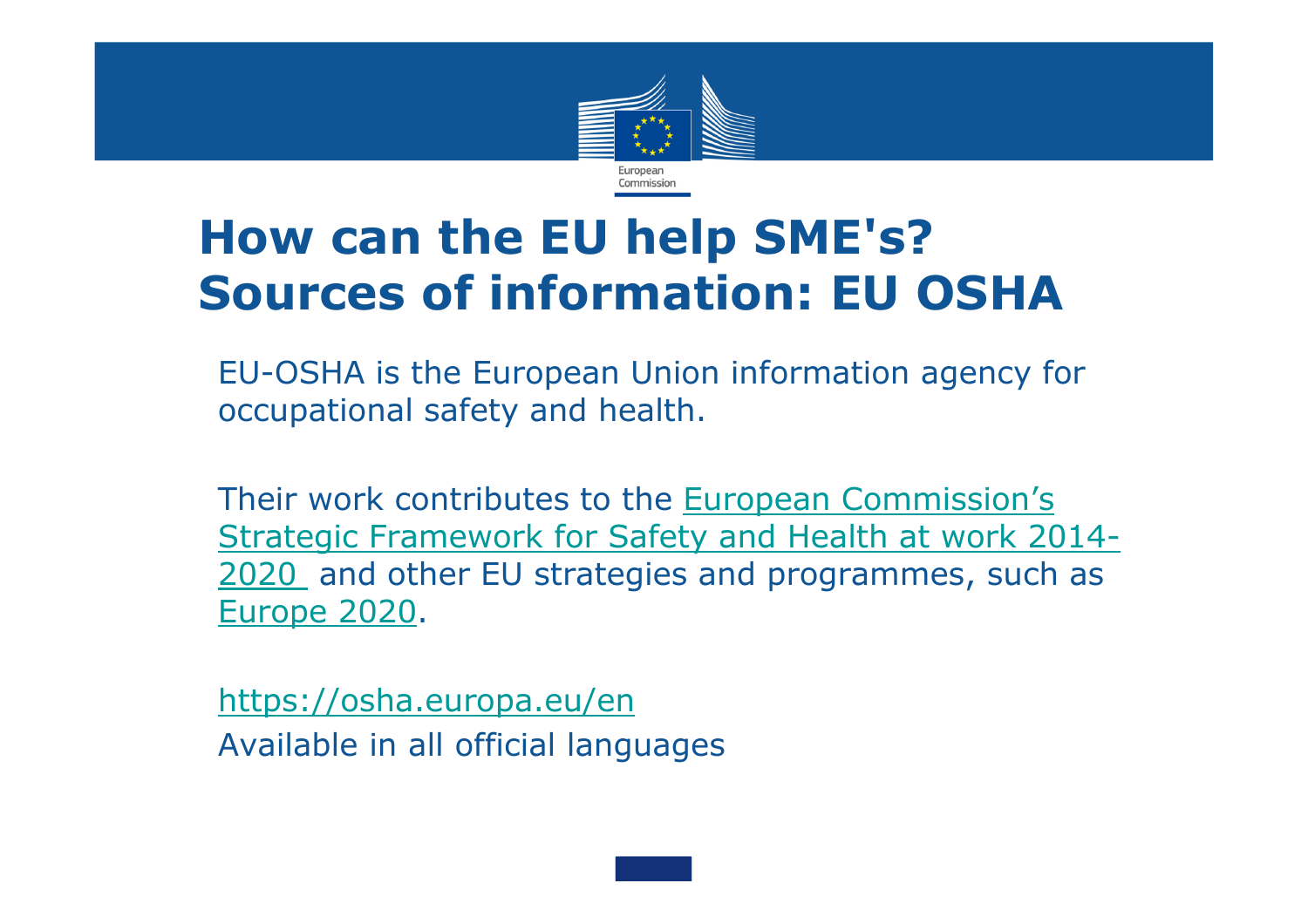

# Information and tools for SME's

 On-line interactive risk assessment (OiRA) https://osha.europa.eu/en/tools-and-publications/oira**OSHWiki** 

https://osha.europa.eu/en/tools-and-publications/oshwiki

Healthy Workplace Campaigns

2016-2017 Healthy workplaces for all ages

https://healthy-workplaces.eu/en

Non-binding guides to good practice; various subjects

 http://ec.europa.eu/social/main.jsp?pager.offset=0&catId= 82&langId=en&furtherPubs=yes&pager.offset=10&catId=8 2&langId=en&furtherPubs=yes&catId=82&langId=en&furtherPubs=yes

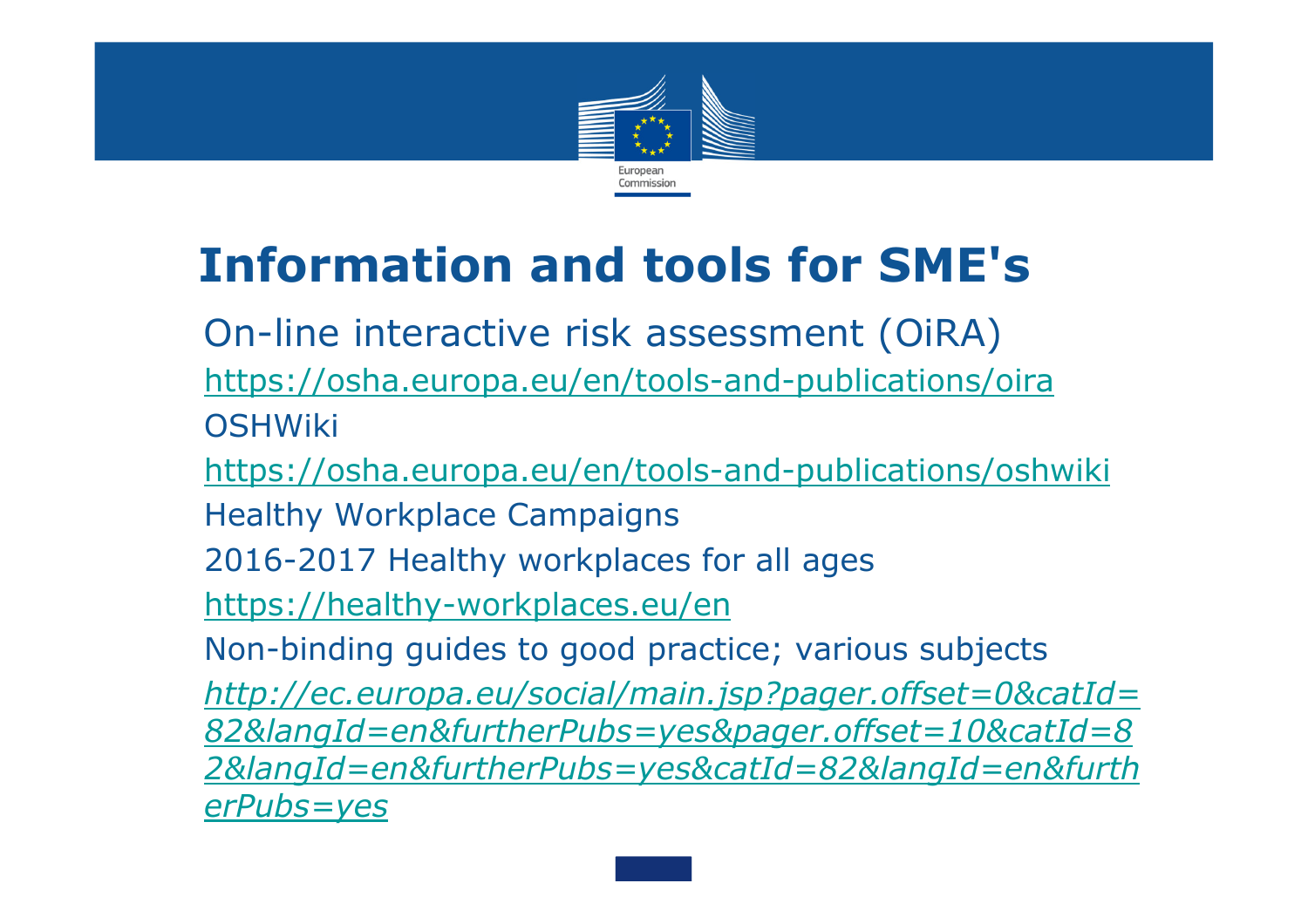

# National focal points

 EU-OSHA has a national focal point in each Member State

 Nominated by each government as EU-OSHA's official representative in that country, the focal points are typically the competent national authority for safety and health at work and are primary contributors to the implementation of EU-OSHA's work programmes.

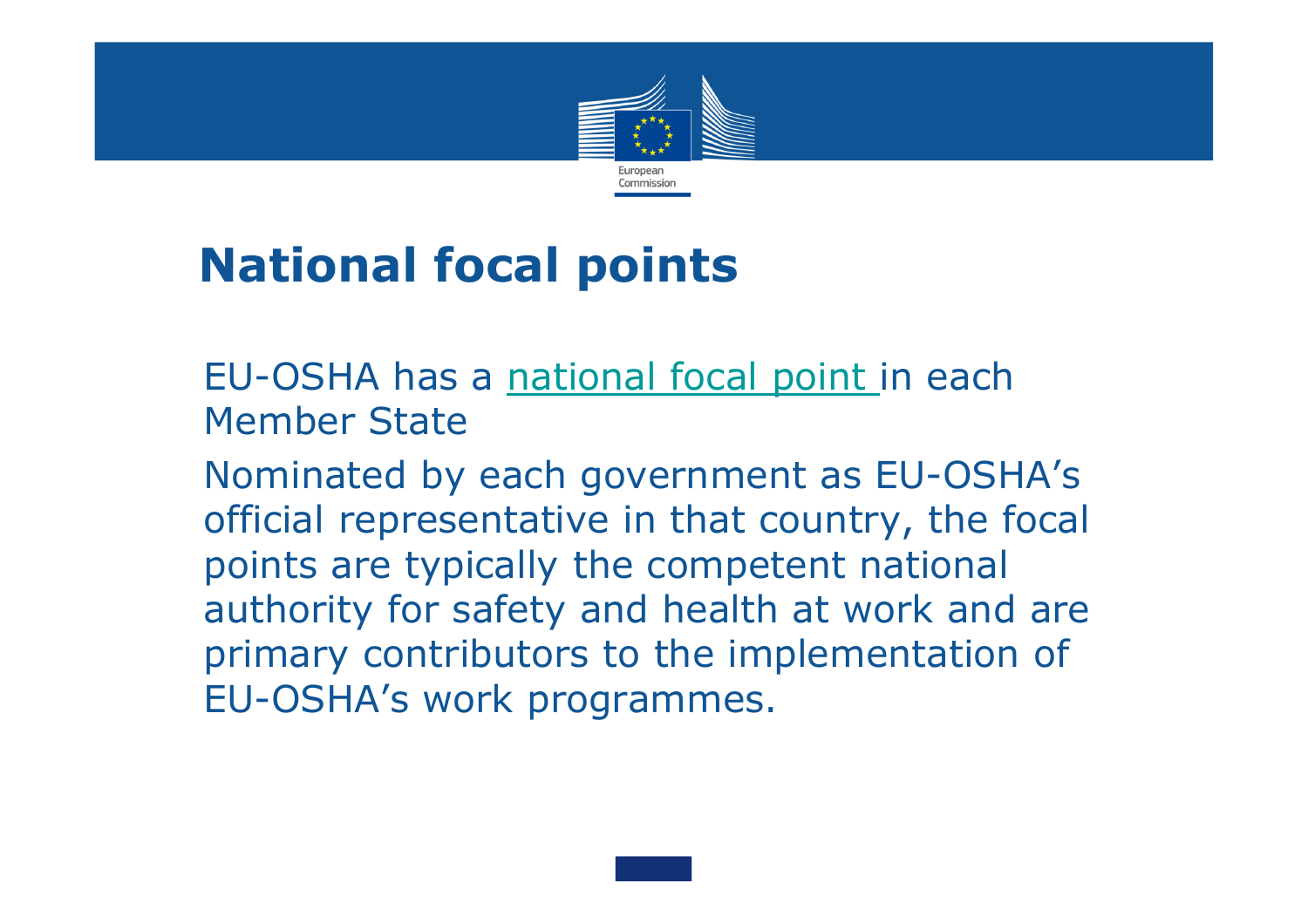

### Slovenia

 Ministrstvo za delo, družino, socialne zadeve in enake možnosti Kotnikova, 28 1000 Ljubljana Slovenia Contact person: Vladka KOMEL Tel: +38 6136 9774 0 E-mail address: vladka.komel@gov.si Web: http://www.gov.si

 Focal Point website: http://www.osha.mddsz.gov.si/